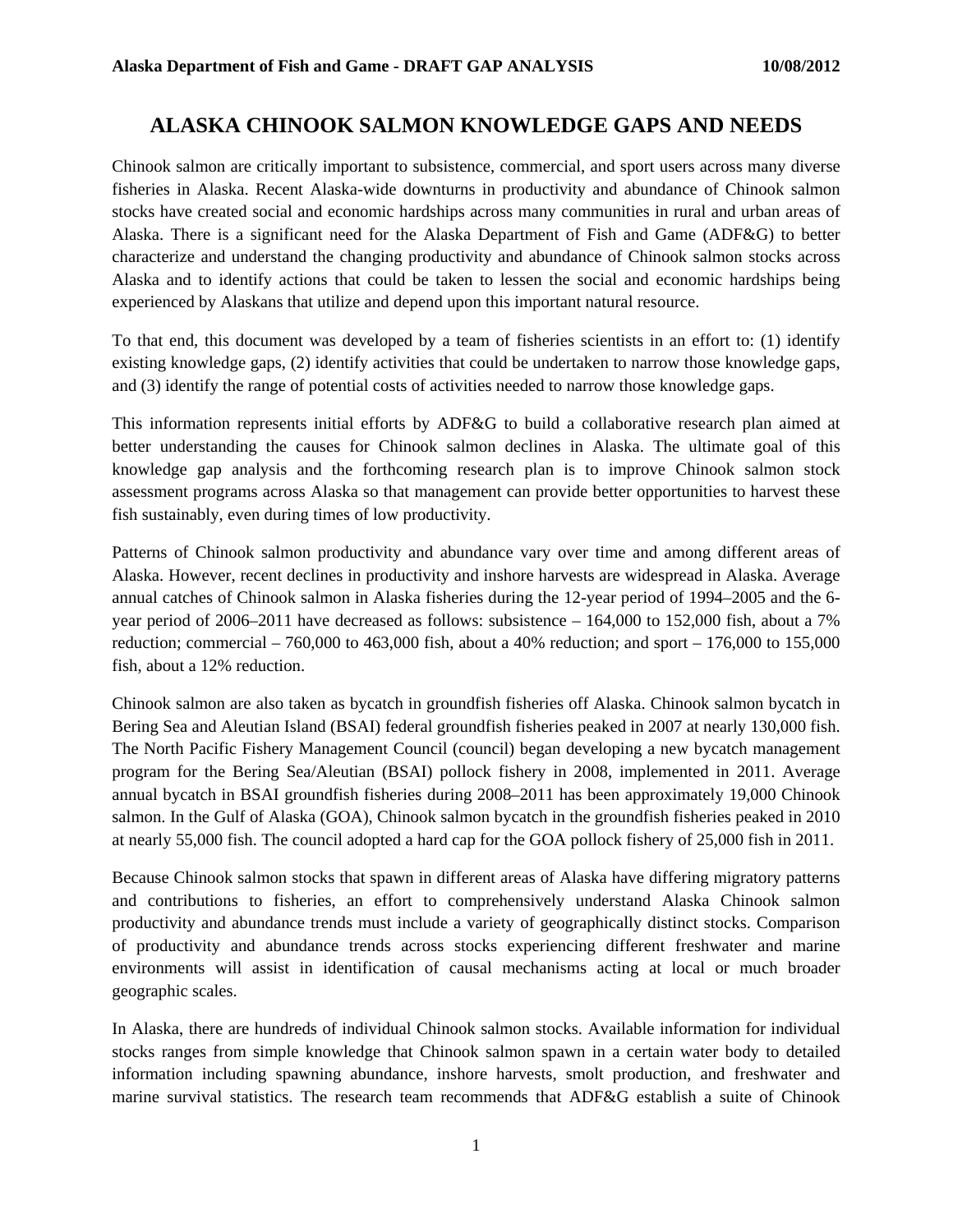salmon indicator, or principal stocks, and implement a minimum stock assessment program for each stock as described herein.

Establishing a suite of indicator stocks will provide an ongoing statewide index of Chinook salmon productivity and abundance trends across a diversity of drainage types and size, representing a wide range of ecological and genetic attributes from Southeast Alaska to Arctic waters. The research team settled on a suite of twelve Chinook salmon indicator stocks: Unuk, Stikine, Taku, Chilkat, Copper, Susitna, Kenai, Karluk, Chignik, Nushagak, Kuskokwim, and Yukon. Clearly, some of these stocks represent complex arrays of stock components that may have different limiting factors.

This broad approach may help to identify more focused areas of research within these large drainages. The research team recognized that there are other stocks that could justifiably be included, but tried to strike a compromise that provides broad representative coverage across Alaska, but is not overwhelming in scope and cost.

The research team recommends that a stock assessment program be implemented for each of the twelve Chinook salmon indicator stocks that promote the following features:

- 1. Ability to estimate annual Chinook salmon escapement for each indicator stock, along with the annual age-sex-size composition.
- 2. Ability to comprehensively estimate annual total catch of each Chinook salmon indicator stock, along with the age-size composition.
- 3. Ability to estimate production in adult equivalents for each Chinook salmon indicator stock for each brood year.
- 4. Ability to estimate the number of smolt produced by brood year for each Chinook salmon indicator stock; from these statistics and data from number 1 above, estimate smolt production per spawner for each Chinook salmon indicator stock for each brood year (freshwater survival).
- 5. Ability to estimate marine survival for smolt emigrating from each Chinook salmon indicator stock for each brood year.
- 6. Ability to estimate annual abundance of each stock in the nearshore marine environment for use in forecasting.
- 7. Ability to update and refine maximum sustained yield estimates for each Chinook salmon indicator stock.
- 8. Ability to provide forecasts of returns for each indicator stock for improved management capability.
- 9. Ability to provide adequate local traditional knowledge (LTK) concerning patterns and trends of use for each indicator stock.

The research team reviewed existing stock assessment programs for each of the twelve indicator stocks and identified gaps in knowledge required to achieve the features described above. In some cases, existing inriver assessment programs are adequate to assess total escapement; in other cases, only tributary escapement assessment programs exist, or existing inriver assessments have known biases that require attention. Often, only inshore catch accounting exists and existing assessments of stock contributions to fisheries are based upon assumptions with little corroborating evidence. In some cases, inriver catch accounting is likely biased and improvements are needed.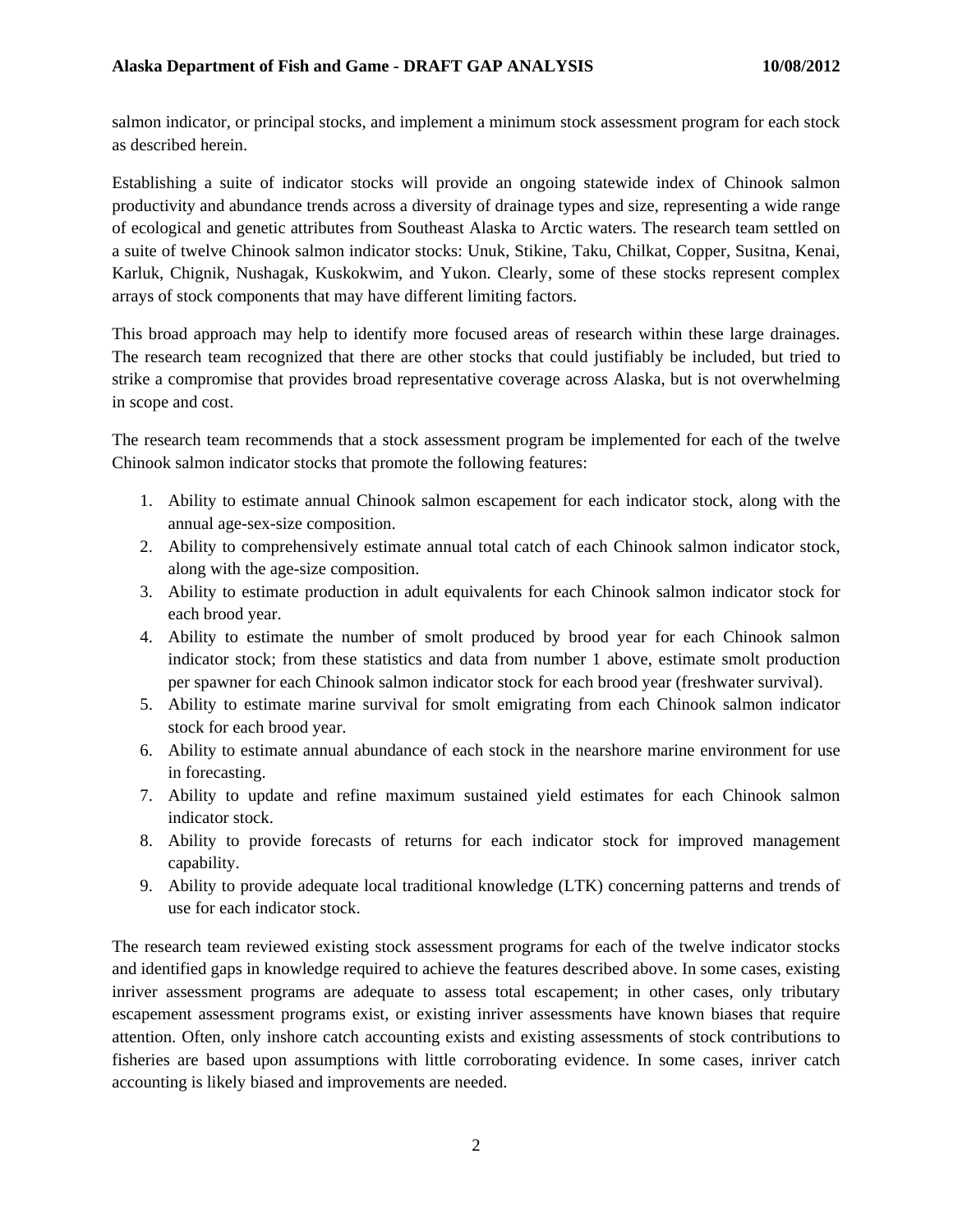Without accurate escapement and catch accounting programs by stock, production cannot be estimated, forecasts are inaccurate, escapement goals are inaccurate, and management is biased. All of these factors often result in foregone harvest opportunities with associated social and economic hardships. Significant knowledge gaps in escapement and catch assessment programs for the twelve selected Chinook salmon indicator stocks were identified by the research team, as well as the range of potential costs to address these issues (Table 1).

The review assessed the availability of LTK about each of the 12 indicator stocks. Such knowledge, based upon local observations and experience and generally shared within Alaska communities across generations, can provide detailed insights about salmon stocks, such as historic and current population sizes and ranges, condition, habitats, and run timing. This information informs and compliments stock assessments accomplished through fisheries science. In addition, studies of LTK directly engage fisheries users in cooperative efforts to document and understand stock statuses and trends. While a great deal of traditional knowledge is held by Alaskans, studies to systematically record and communicate this information are lacking for most Chinook salmon stocks in the state.

Long-term monitoring of freshwater and marine survivals is needed to track where, when, and how productivity changes for Alaska Chinook salmon stocks. This represents a logical path towards understanding why these changes are occurring. Annual estimates of freshwater and marine survivals can improve forecasts, assist in development of appropriate spawning goals, and enhance management performance, including providing amounts necessary for subsistence.

Other than for a few Southeast Alaska Chinook salmon stocks, estimates of freshwater and marine survivals do not currently exist for Alaska Chinook salmon stocks. Such estimates are readily available for many Chinook salmon stocks in Canada and the west coast of the U.S., and are crucial to decision makers associated with fishery management in those jurisdictions. The inability to track freshwater and marine survivals for Chinook salmon stocks in Alaska was identified as a major knowledge gap. Stock assessment programs to address this need were identified by the research team.

The research team also discussed the value of information that could be added to our understanding of trends in marine survival estimates by continued or expanded pelagic trawl research cruises in nearshore areas of the Bering Sea and Gulf of Alaska. While these efforts are limited by current capacity to genetically discriminate Western Alaska stock groups of Chinook salmon juveniles (e.g., Nushagak, Kuskokwim, and Lower Yukon), abundance indices from nearshore trawl research cruises may provide insight into juvenile Chinook salmon survival and distribution during the first year of marine life.

Eastern Bering Sea research cruises were initiated in 1999 through the Ocean Carrying Capacity Program at Auke Bay Laboratories (NOAA-ABL) to study early marine distribution, migration, and growth of Bristol Bay juvenile sockeye salmon. This program expanded to include most of the continental shelf areas of the Eastern Bering Sea and included ecosystem information on other salmon species, forage fish, other nekton, plankton, and oceanographic conditions. Bering Sea trawl surveys continued during 2002– 2007 as part of the Bering-Aleutian Salmon International Survey (BASIS) and during 2009–2010 as part of the Bering Sea Integrated Ecosystem Research Project (BSIERP).

Research activities under the BASIS program were, in part, designed to address stock-specific migration patterns of juvenile salmon, identify key biological, oceanographic, and climatic factors affecting salmon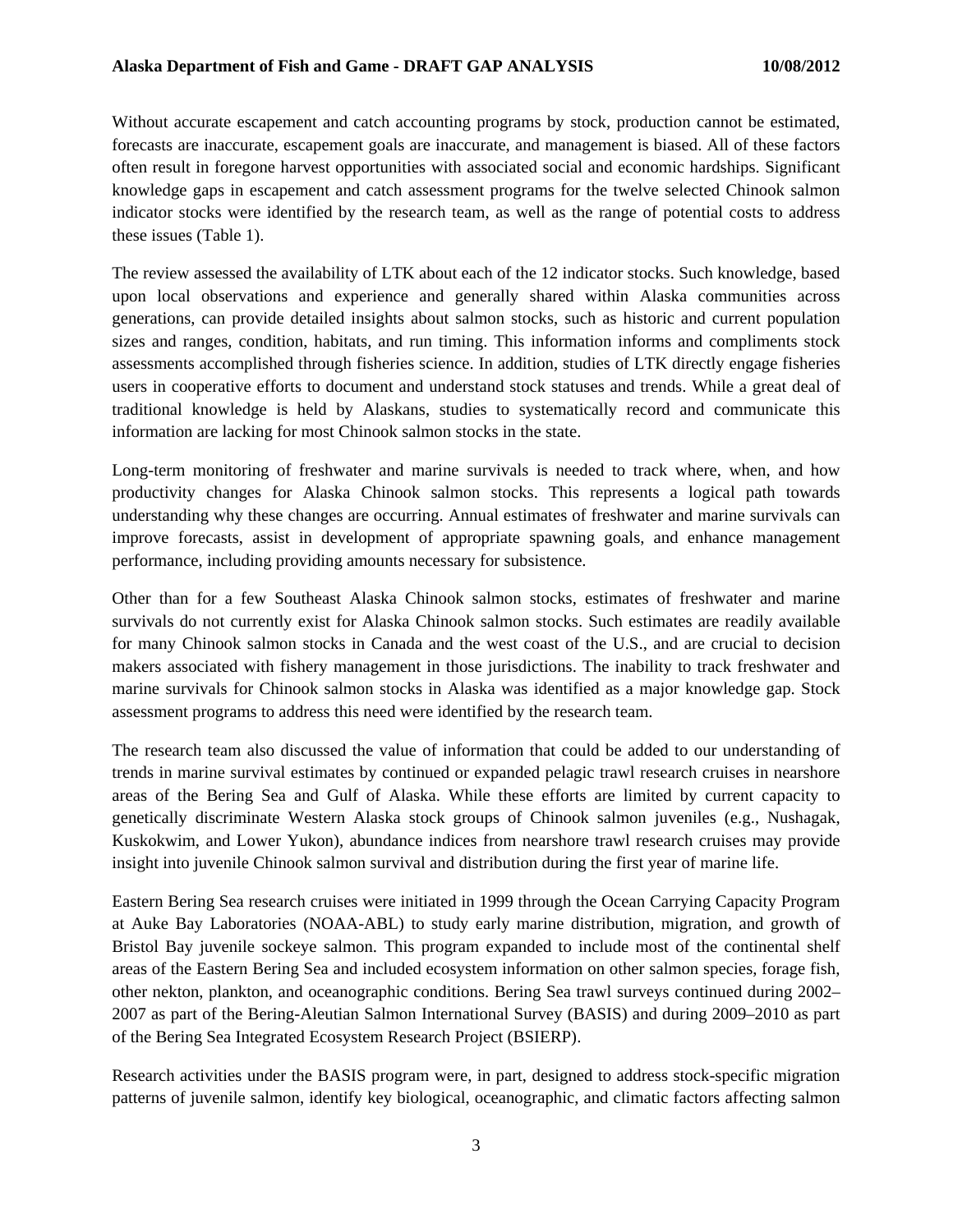growth rates, and provide information to determine whether there is a limit to carrying capacity for salmon in the Bering Sea. Relative abundance of Chinook salmon juveniles in Northern Bering Sea surveys, combined with the ability to genetically discriminate fish originating from the Canadian Yukon, have provided valuable predictive information on future run sizes and migration timing for this stock.

Eventually we must ask how information from large-scale marine surveys and monitoring efforts will address whether we can increase the numbers of Chinook salmon returning to Alaska rivers. Data from the large-scale marine surveys are utilized in models that connect climate to fish productivity. Examples of these include the FEAST Model, developed in cooperation with the North Pacific Research Board, to predict Bering Sea walleye pollock recruitment under a climate change scenario. The models are appealing because they integrate various parts of the marine ecosystem and can incorporate human and environmental drivers in a single framework. Data (i.e., physical and biological oceanography, fish diet, energetic status, size, growth, and distribution) from research surveys are used to parameterize the models.

In turn, these models can then be used to address questions regarding salmon production. For example, bio/physical data from BASIS can be utilized in models to ask if Chinook salmon returns to Western Alaska would increase if we increase/decrease escapement goals. Similarly, if we increase hatchery production of Chinook salmon, will they survive the Bering Sea environment? Will they compete with other populations of salmon? To investigate the utility of these trawl research cruises to meaningfully inform integrated ecosystem models for salmon management in Alaska, we have included a modeling effort for Western Alaska Chinook salmon as one of our goals cutting across Chinook salmon stocks and fisheries. Demonstration of utility for these stocks may inform applications to others.

The research team also believes that it is important to acquire as much stock-specific information as possible from Chinook salmon harvested as bycatch in groundfish fisheries in the Gulf of Alaska (GOA) and Eastern Bering Sea (EBS). While age, size, coded wire tag (CWT), and genetic tissue sampling already occurs or is planned to occur in these fisheries, increasing resolution of these data to a specific geographic harvest location (i.e., to the individual haul) in applicable groundfish sectors would allow for improved mapping of stock-specific ocean distribution and migratory timing, as well as the potential for improved Chinook salmon bycatch avoidance measures. Biological data collection in these fisheries will likely have to increase to achieve this level of spatial resolution. Moreover, this effort will require partnerships between state, federal, and industry researchers to properly manage the confidentiality and data-sharing issues that will arise in acquiring this information.

The remainder of this document provides informative tables concerning the 12 selected indicator stocks, Alaskan fisheries, activities needed to address identified knowledge gaps associated with each stock and each fishery, and descriptive information concerning each of the 12 selected indicator stocks. Table 1 includes a range of potential costs by type of activity, including annual ongoing and one-time costs that either involves purchase of equipment needed to implement the program or activities that can be accomplished within 3–5 years.

Many of the activities identified to fill knowledge gaps can be implemented directly by the ADF&G, while others could best be implemented by contract to a federal agency, consultant, or other partner. It is important to note that implementation of these activities for some instances will immediately fill a knowledge gap (e.g., a new assessment of inriver run or escapement where there was none previously). In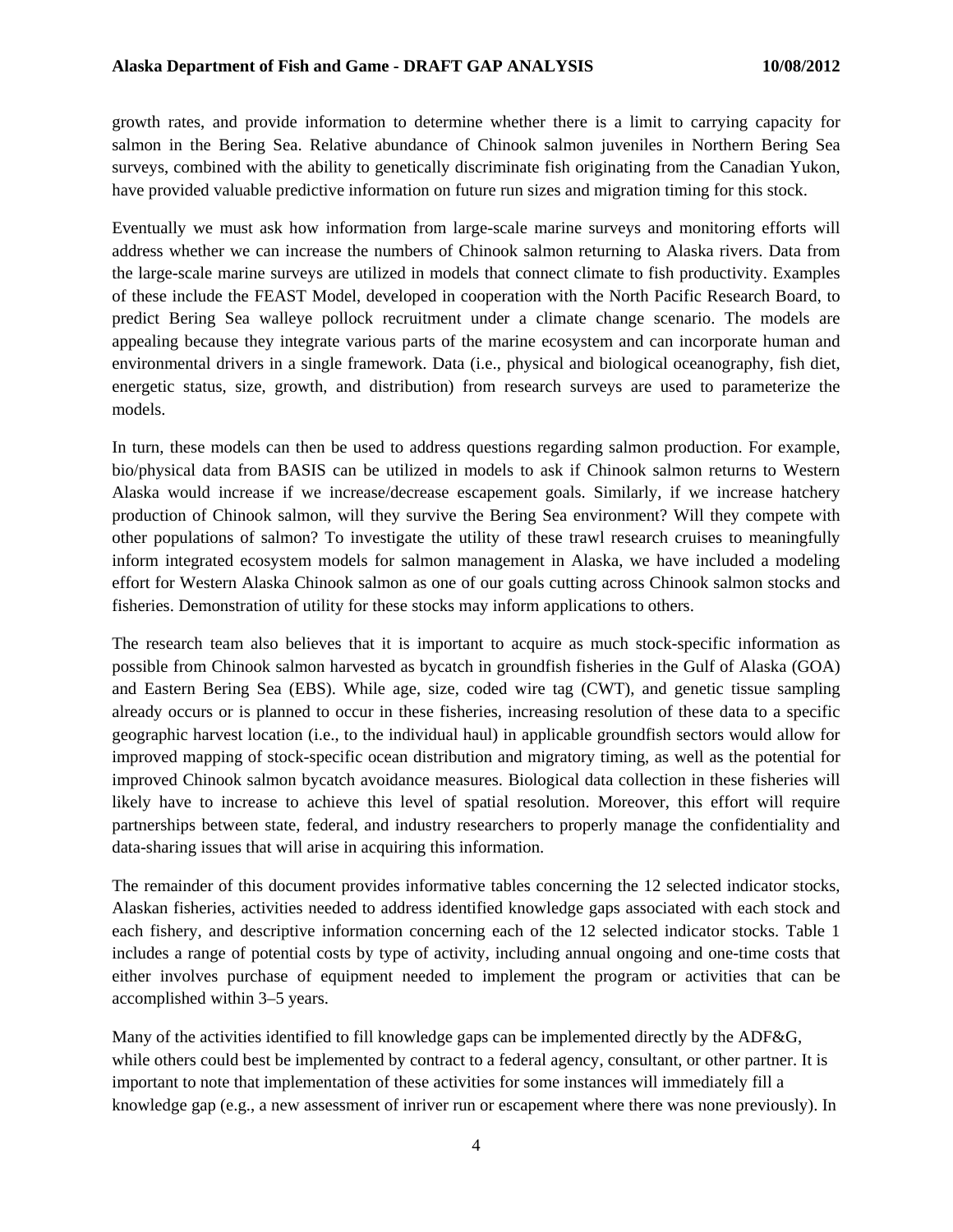other instances, it will take four to five or more years to begin to fill a gap in our knowledge (e.g., trends in marine and freshwater survivals where there were none previously). The ultimate strength of the indicator stock approach lies in the ability to keep stock assessment programs going for long periods of time to discern and understand changes in productivity and abundance.

*Table 1.*–*Range of potential costs by type of activity to address Chinook salmon knowledge gaps (thousands of dollars).* 

| <b>Type of Activity</b>               | <b>Range of Potential Costs</b> |  |  |
|---------------------------------------|---------------------------------|--|--|
| Across Stocks/Fisheries – see Table 2 | $$6,000 - $8,500$               |  |  |
| Stock Specific – see Table 3          | $$6,000 - $8,500$               |  |  |
| Fishery Specific – see Table 4        | $$1,000 - $1,500$               |  |  |
| Total                                 | $$13,000 - $18,500$             |  |  |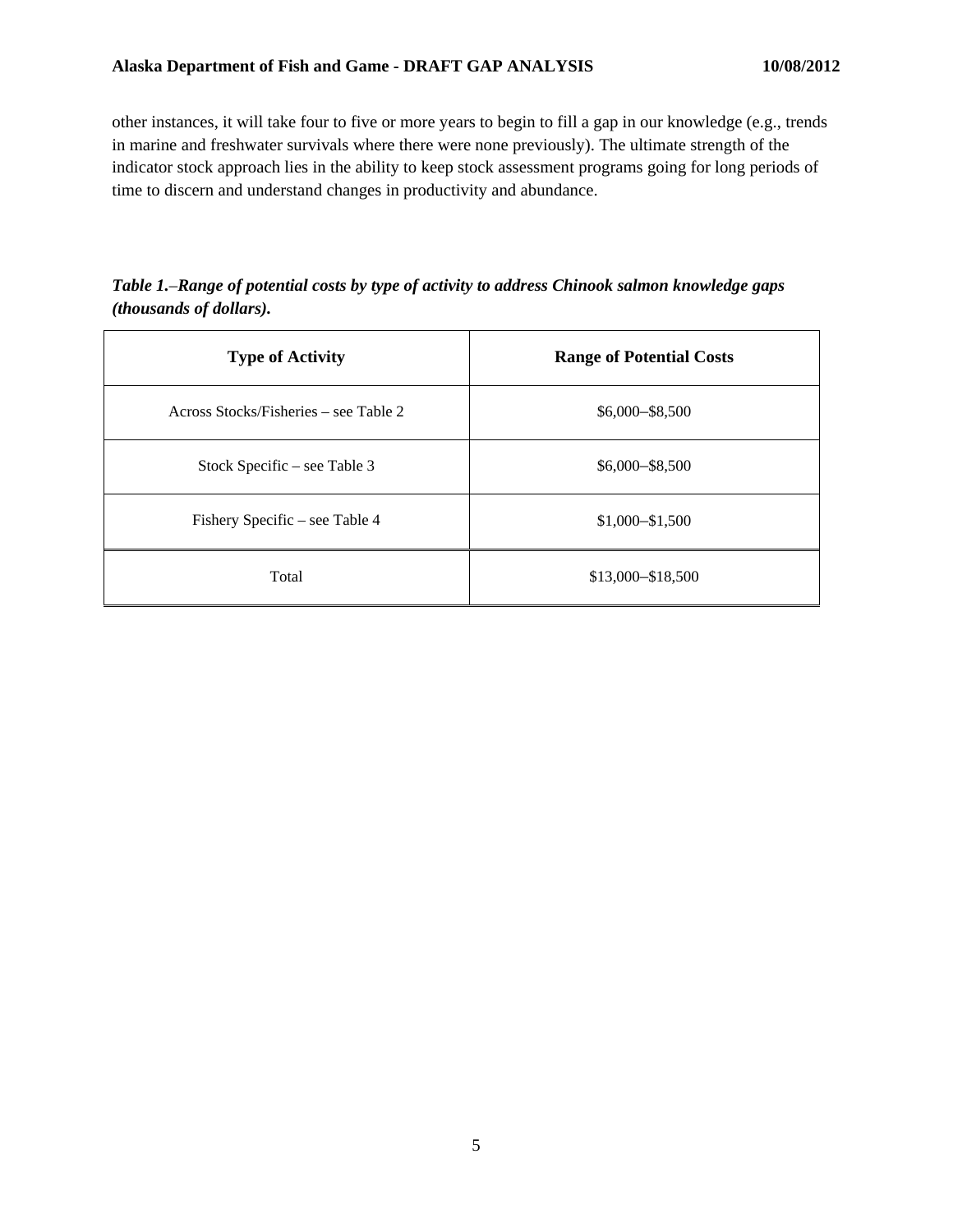| Table 2.–Recommended activities to fill knowledge gaps that cut across Chinook salmon stocks and |
|--------------------------------------------------------------------------------------------------|
| fisheries.                                                                                       |

| <b>Activity</b>                                                                    | <b>Explanation</b>                                                                                                                                                                                                                                                              |
|------------------------------------------------------------------------------------|---------------------------------------------------------------------------------------------------------------------------------------------------------------------------------------------------------------------------------------------------------------------------------|
| <b>CWT</b> Lab                                                                     | Implementation of additional CWT activities across Alaska will lead to greatly<br>increased workload at the CWT lab and additional fiscal resources will be required<br>for the CWT lab to handle the added workload.                                                           |
| <b>Scale Reading Support</b>                                                       | Many more scales from both adult and juvenile Chinook salmon will be collected.<br>These scales will need to be read to determine age and samples will require archiving.                                                                                                       |
| Genetic Baseline<br>Development                                                    | Additional collections of Chinook salmon are needed to improve the Alaska Chinook<br>salmon genetic baseline, which is required for stock identification purposes.                                                                                                              |
| Genetic Marker<br>Development                                                      | The inability to distinguish lower river spawning populations of Bristol Bay,<br>Kuskokwim, and Yukon Chinook salmon from each other is a major knowledge gap;<br>additional genetic marker development is necessary to improve identification ability.                         |
| <b>Biometric Support</b>                                                           | An additional biometrician will be required to support the program as identified                                                                                                                                                                                                |
| <b>Publication Support</b>                                                         | Additional staff members are needed to ensure timely reporting of results of this<br>program.                                                                                                                                                                                   |
| <b>Evaluation of Existing</b><br>Subsistence Harvest<br><b>Monitoring Programs</b> | Improved subsistence harvest data are needed for some of the 12 indicator stocks in<br>cases where subsistence harvests represent a significant portion of the annual harvest.<br>There is also a need to conduct pilot projects to provide inseason assessments of<br>harvest. |
| Analysis of Subsistence<br>Harvest Patterns and<br><b>Trends</b>                   | Analysis of existing time series harvest data would provide insights into factors<br>shaping subsistence harvests.                                                                                                                                                              |
| Local and Traditional<br>Knowledge of Chinook<br><b>Salmon Stocks</b>              | Additional local and traditional knowledge is needed for some of the 12 indicator<br>stocks.                                                                                                                                                                                    |
| <b>Nearshore Marine Trawl</b><br><b>Research Cruises</b>                           | As a companion to stock-specific estimates of marine survival, 3 years of trawl<br>research cruises to study trends in nearshore marine abundance and distribution of<br>juvenile Chinook salmon in the northern and southern Bering Sea, and Gulf of Alaska                    |
| Modeling effort for<br>Western Alaska Chinook<br>salmon                            | Use of data from research surveys to parameterize models for addressing questions<br>regarding salmon production.                                                                                                                                                               |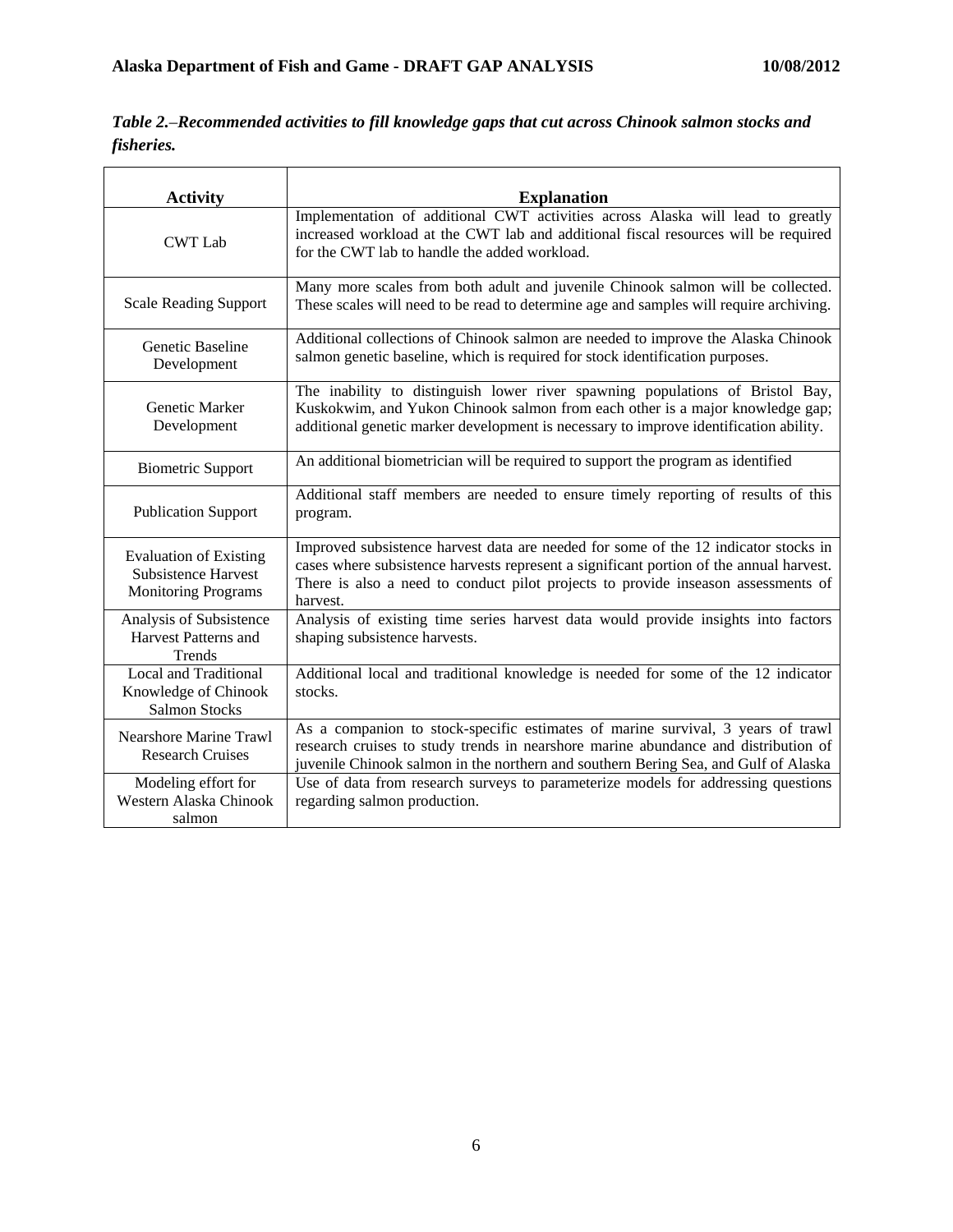| <b>Chinook Stock</b> | <b>Escapement Assessment</b>                                                                  | <b>Smolt Assessment</b>                                                                                             |  |  |
|----------------------|-----------------------------------------------------------------------------------------------|---------------------------------------------------------------------------------------------------------------------|--|--|
| Unuk                 | Mark-recapture with age-sex-size                                                              | CWT-tagging of smolt with recaptures in fishery<br>and escapement                                                   |  |  |
| <b>Stikine</b>       | Mark-recapture with age-sex-size                                                              | CWT-tagging of smolt with recaptures in fishery<br>and escapement                                                   |  |  |
| Taku                 | Mark-recapture with age-sex-size                                                              | CWT-tagging of smolt with recaptures in fishery<br>and escapement                                                   |  |  |
| Chilkat              | Mark-recapture with age-sex-size                                                              | CWT-tagging of smolt with recaptures in fishery<br>and escapement                                                   |  |  |
| Copper               | Mark-recapture with age-sex-size                                                              | CWT-tagging of smolt with recaptures in fishery<br>and escapement                                                   |  |  |
| Susitna              | Age-specific genetic mark-<br>recapture (downriver wheels;<br>Deshka weir, plus another weir) | CWT-tagging of smolt with recaptures at Deshka<br>weir, other weir, and fishery.                                    |  |  |
| Kenai                | Sonar with age-sex-size                                                                       | CWT-tagging of smolt with recaptures in fishery<br>and escapement; mixed-stock analysis<br>(early versus late runs) |  |  |
| Karluk               | Weir lease and age-sex-size<br>sampling                                                       | CWT-tagging of smolt (Karluk and hatchery<br>releases) with recaptures in fishery and<br>escapement                 |  |  |
| Chignik              | Age-sex-size sampling                                                                         | CWT-tagging and PIT-tagging of smolt with<br>recaptures in fishery and escapement                                   |  |  |
| Nushagak             | Mark-Recapture with age-sex-size                                                              | CWT-tagging of smolt with recaptures in fishery<br>and escapement                                                   |  |  |
| Kuskokwim            | Mark-Recapture at weirs with age-<br>sex-size                                                 | CWT-tagging of smolt with recaptures in fishery<br>and escapement                                                   |  |  |
| Yukon                | Telemetry or genetic-based run<br>reconstruction                                              | Work with Whitehorse Hatchery data to estimate<br>marine survival                                                   |  |  |

*Table 3.*–*Stock-specific activities recommended to fill knowledge gaps in Chinook salmon escapement and smolt assessments (CWT-tagging means coded-wire-tagging).*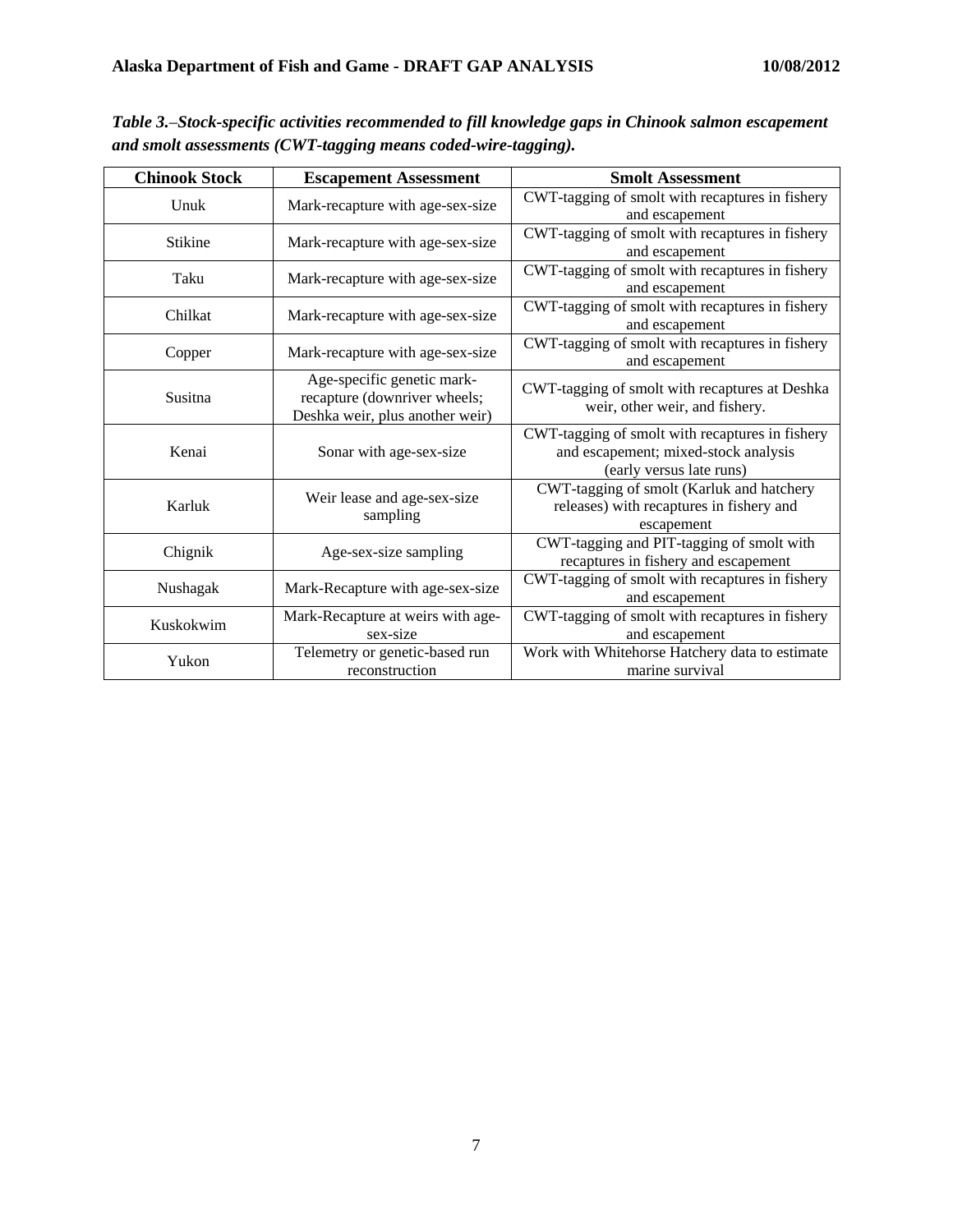| <b>Chinook</b><br><b>Fishery</b>                        | Average catch<br>$(1994 - 2005)$                                                        | Average catch<br>$(2006 - 2011)$                                                        | <b>Stock-Specific</b><br><b>Catch Assessment</b>                                                                                                                                                                                                  |  |
|---------------------------------------------------------|-----------------------------------------------------------------------------------------|-----------------------------------------------------------------------------------------|---------------------------------------------------------------------------------------------------------------------------------------------------------------------------------------------------------------------------------------------------|--|
| Southeast                                               | Subsistence: 1,000<br>Commercial: 303,000<br>Sport: 70,000                              | Subsistence: 1,000<br>Commercial: 310,000<br>Sport: 69,000                              | Genetics mixed-stock analysis and sampling<br>of troll, sport, and districts 108 and 111 gillnet                                                                                                                                                  |  |
| Copper<br>River and<br>Prince<br>William<br>Sound       | Subsistence: 7,000<br>Commercial: 50,000<br>Sport: 10,000                               | Subsistence: 6,000<br>Commercial: 21,000<br>Sport: 9,000                                | Age-size of commercial catch. CWT recovery<br>of major fisheries at 20% minimum coverage;<br>genetic mixed-stock analysis of major<br>fisheries                                                                                                   |  |
| Cook<br>Inlet                                           | Subsistence: 1,000<br>Commercial: 18,000<br>Sport: 74,000                               | Subsistence: 1,000<br>Commercial: 13,000<br>Sport: 53,000                               | Comprehensive marine CWT and genetics<br>sampling of Upper subdistrict set gillnet,<br>Kenai Peninsula sport, Tyonek subsistence,<br>Northern District set gillnet, Central District<br>drift gillnet, winter sport fishery in Homer              |  |
| Kodiak                                                  | Subsistence: <1,000<br>Commercial: 19,000<br>Sport: 7,000                               | Subsistence: <1,000<br>Commercial: 16,000<br>Sport: 10,000                              | CWT recovery of major fisheries at 20%<br>minimum coverage; genetic mixed-stock<br>analysis of major fisheries                                                                                                                                    |  |
| Chignik/<br>Alaska<br>Peninsula                         | Subsistence: <1,000<br>Commercial: 17,000<br>Sport: 4,000                               | Subsistence: <1,000<br>Commercial: 14,000<br>Sport: 3,000                               | CWT recovery of major fisheries at 20%<br>minimum coverage; genetic mixed-stock<br>analysis of major fisheries                                                                                                                                    |  |
| <b>Bristol</b><br>Bay                                   | Subsistence: 16,000<br>Commercial: 75,000<br>Sport: 8,000                               | Subsistence: 14,000<br>Commercial: 49,000<br>Sport: 9,000                               | Improved genetic baseline resolution<br>(listed under Table 2)                                                                                                                                                                                    |  |
| Kuskokwim                                               | Subsistence: 81,000<br>Commercial: 31,000<br>Sport: 2,000                               | Subsistence: 79,000<br>Commercial: 22,000<br>Sport: 1,000                               | Improved genetic baseline resolution<br>(listed under Table 2)                                                                                                                                                                                    |  |
| Yukon                                                   | Subsistence: 51,000<br>Commercial: 66,000<br>Sport: 1,000                               | Subsistence: 46,000<br>Commercial: 17,000<br>Sport: 1,000                               | Improved genetic baseline resolution<br>(listed under Table 2)                                                                                                                                                                                    |  |
| Norton Sound<br>Kotzebue                                | Subsistence: 6,000<br>Commercial: 5,000<br>Sport: 1,000                                 | Subsistence: 4,000<br>Commercial: 1,000<br>Sport: $<$ 1,000                             | Improved genetic baseline resolution<br>(listed under Table 2)                                                                                                                                                                                    |  |
| federal<br>waters<br>bycatch<br>(pollock trawl<br>only) | GOA: 13,000<br>EBS: 37,000                                                              | GOA: 21,000<br>EBS: 46,000                                                              | GOA: Improvement in observer coverage<br>(catch and CWT/genetic catch composition).<br>EBS: Sample for CWT at 20% minimum for<br>catch coverage.<br>Both: Improved geographic and stock-specific<br>resolution of bycatch to the individual haul. |  |
| Totals                                                  | Subsistence: 164,000<br>Commercial: 760,000<br>Sport: 176,000<br>Federal Waters: 50,000 | Subsistence: 152,000<br>Commercial: 463,000<br>Sport: 155,000<br>Federal Waters: 67,000 |                                                                                                                                                                                                                                                   |  |

*Table 4.*–*Average catches and fishery-specific activities recommended to fill knowledge gaps in catch assessment.*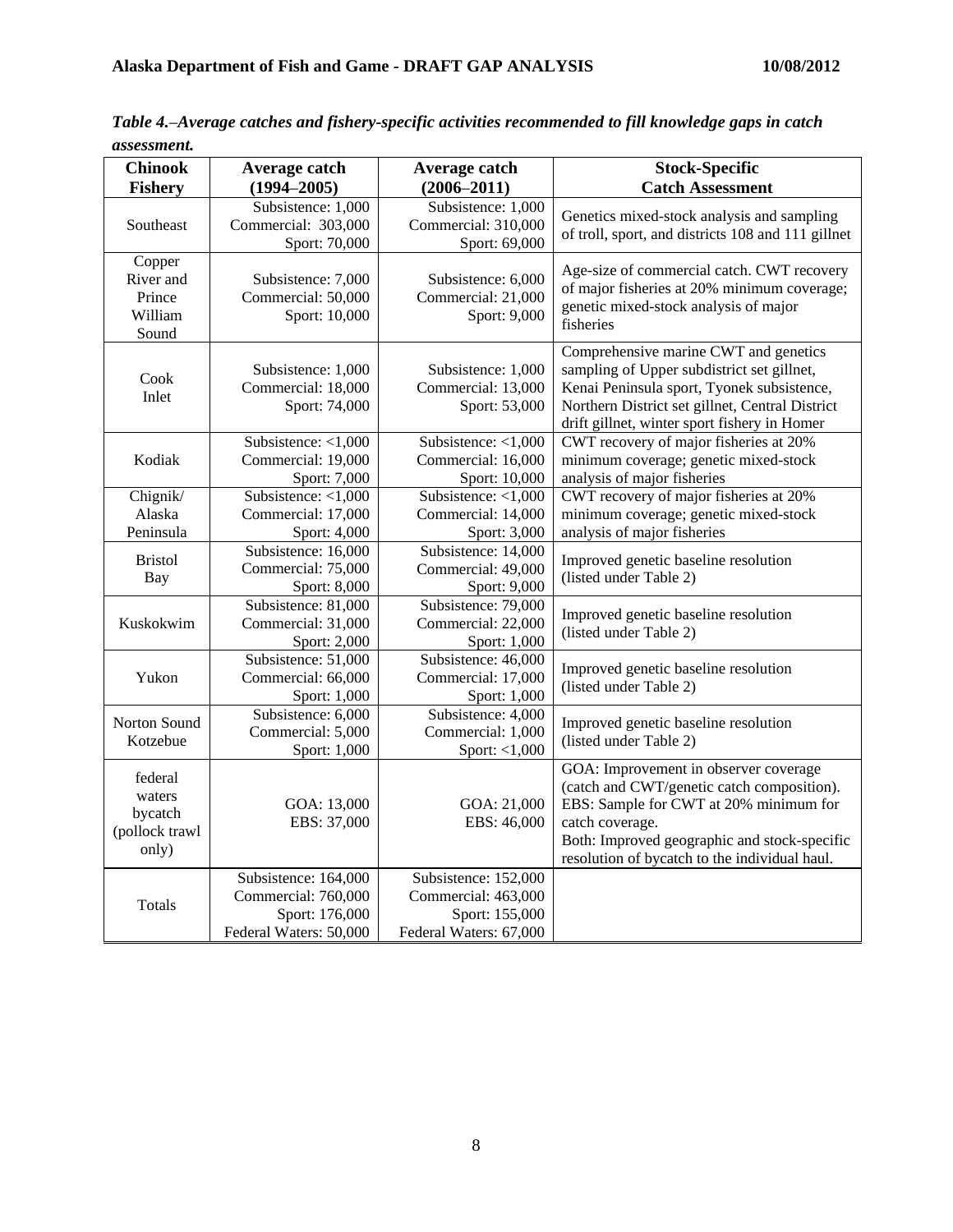| existing data that consist, in some cases, of assumed and uncertain escapements and catches. |                                             |                                                                      |                                                                       |                                                       |                                                       |                                                                |                                                                |
|----------------------------------------------------------------------------------------------|---------------------------------------------|----------------------------------------------------------------------|-----------------------------------------------------------------------|-------------------------------------------------------|-------------------------------------------------------|----------------------------------------------------------------|----------------------------------------------------------------|
| <b>Chinook</b><br><b>Stock</b>                                                               | <b>Current</b><br><b>Escapement</b><br>Goal | <b>Escapement</b><br>Goal<br>Performance<br>$(1990 -$<br>$2005)^{a}$ | <b>Escapement</b><br>Goal<br>Performance<br>$(2006 -$<br>$(2011)^{a}$ | Average<br><b>Annual</b><br>Run<br>$(1990 -$<br>2005) | Average<br><b>Annual</b><br>Run<br>$(2006 -$<br>2011) | Average<br><b>Harvest</b><br>Rate<br>$(1990 -$<br>$(2005)^{b}$ | Average<br><b>Harvest</b><br>Rate<br>$(2006 -$<br>$(2011)^{b}$ |
| Unuk                                                                                         | $1,800$ to<br>3,800                         | 100%                                                                 | 100%                                                                  | 7,000                                                 | 7,000                                                 | 15%                                                            | 21%                                                            |
| <b>Stikine</b>                                                                               | 14,000 to<br>28,000                         | 100%                                                                 | 83%                                                                   | 49,000                                                | 44,000                                                | 21%                                                            | 50%                                                            |
| Taku                                                                                         | 19,000 to<br>36,000                         | 100%                                                                 | 83%                                                                   | 75,000                                                | 48,000                                                | 15%                                                            | 27%                                                            |
| Chilkat                                                                                      | 1,750 to<br>3,500                           | 100%                                                                 | 67%                                                                   | 6,000                                                 | 4,000                                                 | 11%                                                            | 16%                                                            |
| Copper                                                                                       | >24,000                                     | 56%                                                                  | 83%                                                                   | 82,000                                                | 64,000                                                | 68%                                                            | 45%                                                            |
| Susitna<br>(Deshka)                                                                          | 13,000 to<br>28,000                         | 88%                                                                  | 67%                                                                   | 33,000                                                | 21,000                                                | 13%                                                            | 18%                                                            |
| Kenai                                                                                        | 21,800 to<br>44,700                         | 100%                                                                 | 90%                                                                   | 72,000                                                | 67,000                                                | 43%                                                            | 39%                                                            |
| Karluk                                                                                       | 3,000 to<br>6,000                           | 100%                                                                 | 33%                                                                   | 12,000                                                | 3,000                                                 | 24%                                                            | 13%                                                            |
| Chignik                                                                                      | 1,300 to<br>2,700                           | 100%                                                                 | 100%                                                                  | 6,000                                                 | 4,000                                                 | 37%                                                            | 32%                                                            |
| Nushagak                                                                                     | 40,000 to<br>80,000                         | 100%                                                                 | 100%                                                                  | 156,000                                               | 138,000                                               | 45%                                                            | 40%                                                            |
| Kuskokwim                                                                                    | $65,000$ to<br>120,000                      | 100%                                                                 | 83%                                                                   | 274,000                                               | 214,000                                               | 32%                                                            | 38%                                                            |
| Yukon<br>(Canadian)                                                                          | 42,500 to<br>55,000                         | 69%                                                                  | 50%                                                                   | 136,000                                               | 79,000                                                | 47%                                                            | 32%                                                            |

*Table 5.*–*Escapement goals, performance in achieving escapement goals, average run strengths, and average harvest rates for selected Chinook salmon indicator stocks. These estimates are based upon existing data that consist, in some cases, of assumed and uncertain escapements and catches.* 

<sup>a</sup> Percent of years during the time frame specified that escapement goal was achieved or exceeded.

<sup>b</sup> *Note that a comprehensive analysis involving 25 stocks of Chinook salmon from Oregon to the Yukon by Canadian and U.S. scientists has shown that the optimal harvest rate, the rate associated with maximum sustained yield, is on average 63% for Chinook salmon with a "stream type" life history.*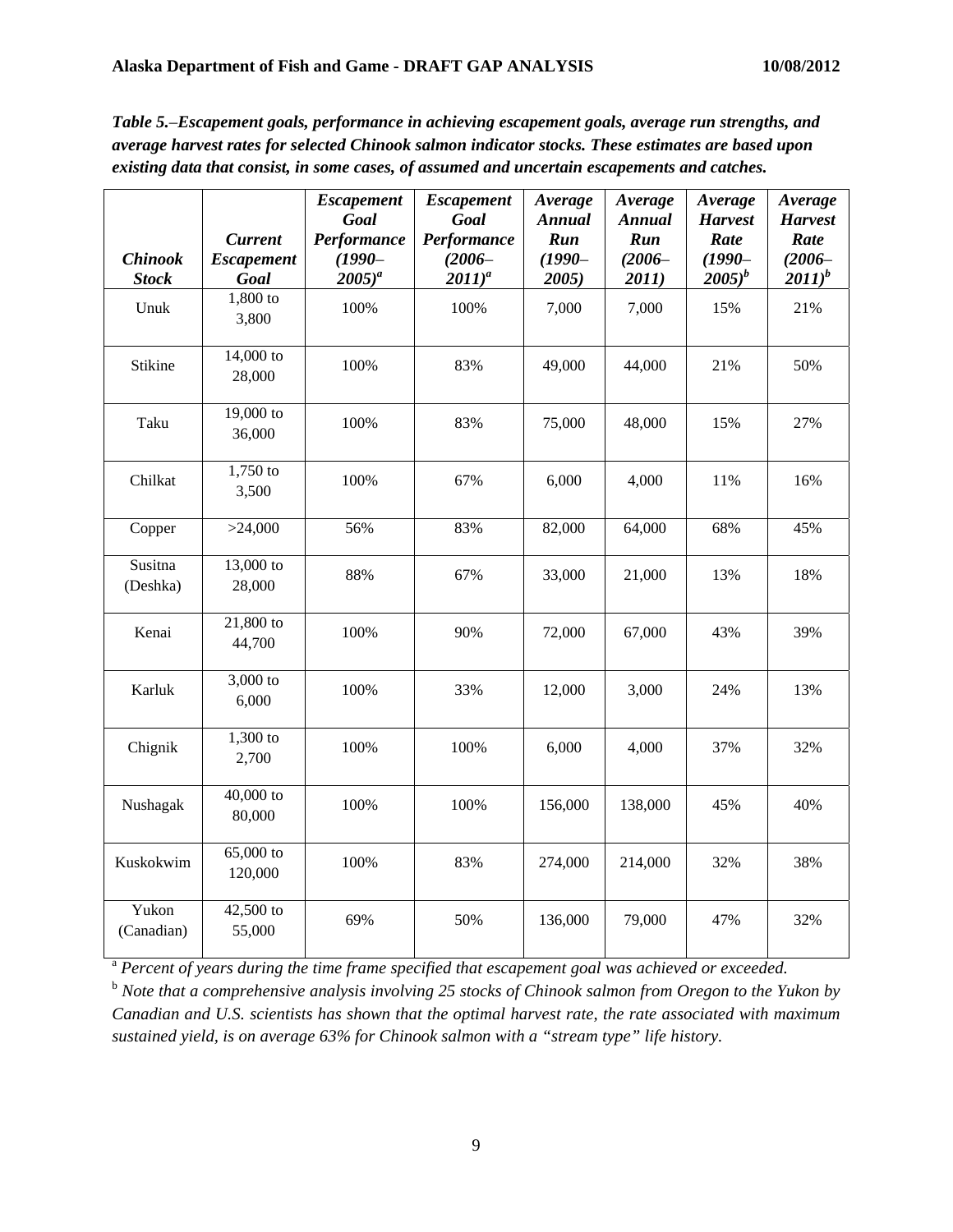### **INDICATOR STOCK DESCRIPTIONS AND KNOWLEDGE GAPS**

#### **Unuk River**

### **Stock Description**

The Unuk River is a heavily glaciated transboundary river that empties into the northeast corner of Behm Canal approximately 85 km east of Ketchikan. The drainage is around  $2,500 \text{ km}^2$  and supports a moderate run of about 7,000 large (28 inches and larger) fish annually, typically the fourth largest run of Chinook salmon in Southeast Alaska. Recent exploitation rates have been around 20% and escapements have averaged about 5,500 large fish, annually. Chinook salmon from the Unuk River have a "stream type" life history as nearly all juveniles reside for one year in fresh water before emigrating in the spring as age-1.0 smolt. The current biological escapement goal (BEG) of 1,800 to 3,800 large fish, with a point estimate of 2,764, has been in place since 2009. At present, this stock is considered healthy, and in the past 35 years, estimated escapements have been within or above the escapement goal range each year.

### Fishery Description

Recoveries of CWTs suggest that Unuk River Chinook salmon primarily rear within the confines of Southeast Alaska and Northern British Columbia, with a few recoveries from the waters off the Aleutian Islands in the Bering Sea and GOA. Harvest rates outside of Southeast Alaska are unknown because detailed CWT sampling programs do not exist in these waters. On average, for the 1992–2001 broods, harvests have been highest in the Southeast Alaska troll (47%), sport (36%), and net (10%) fisheries, and most of the remainder has been caught in Northern British Columbia. The majority of the harvest occurs in the southern inside area of Southeast Alaska.

#### Current Stock Assessment

Escapement of large Chinook salmon in the Unuk River is estimated annually using a mark-recapture study that first began in 1997. In addition, standardized observer counts of large Chinook salmon escapement started in 1977. Radio telemetry studies were conducted in 1994 and 2007, and results indicated that observer surveys covered 80% of the spawning area. The mean expansion factor of 4.83 was estimated using 7 years of coupled mark-recapture estimates and peak observer counts. In addition to the adult work, juvenile Unuk River Chinook salmon were first tagged with coded wire beginning with the 1982 to 1986 broods, and more recently, with the 1992 to present broods. Coupled with a marine sport and commercial catch sampling program that began in 1994 in Southeast Alaska, estimates of harvest are available for 1992 to the present brood years.

#### Gaps in Current Stock Assessment

Harvest estimates from the Gulf of Alaska and Bering Sea are unknown. Currently there are no detailed CWT sampling programs in place in the GOA and Bering Sea to gather the information necessary to accurately assess harvest rates from these waters. The majority of funding has been provided through the Dingell-Johnson Act (D-J) that provides federal funds to the state for the management and restoration of fisheries having a sport fishing connection. Other sources have included the Alaska Sustainable Salmon Fund, which are federal funds from the Pacific Coastal Salmon Recovery Fund (AKSSF), and the Pacific Salmon Commission's (PSC) Chinook Technical Committee's Letter of Agreement (LOA), which are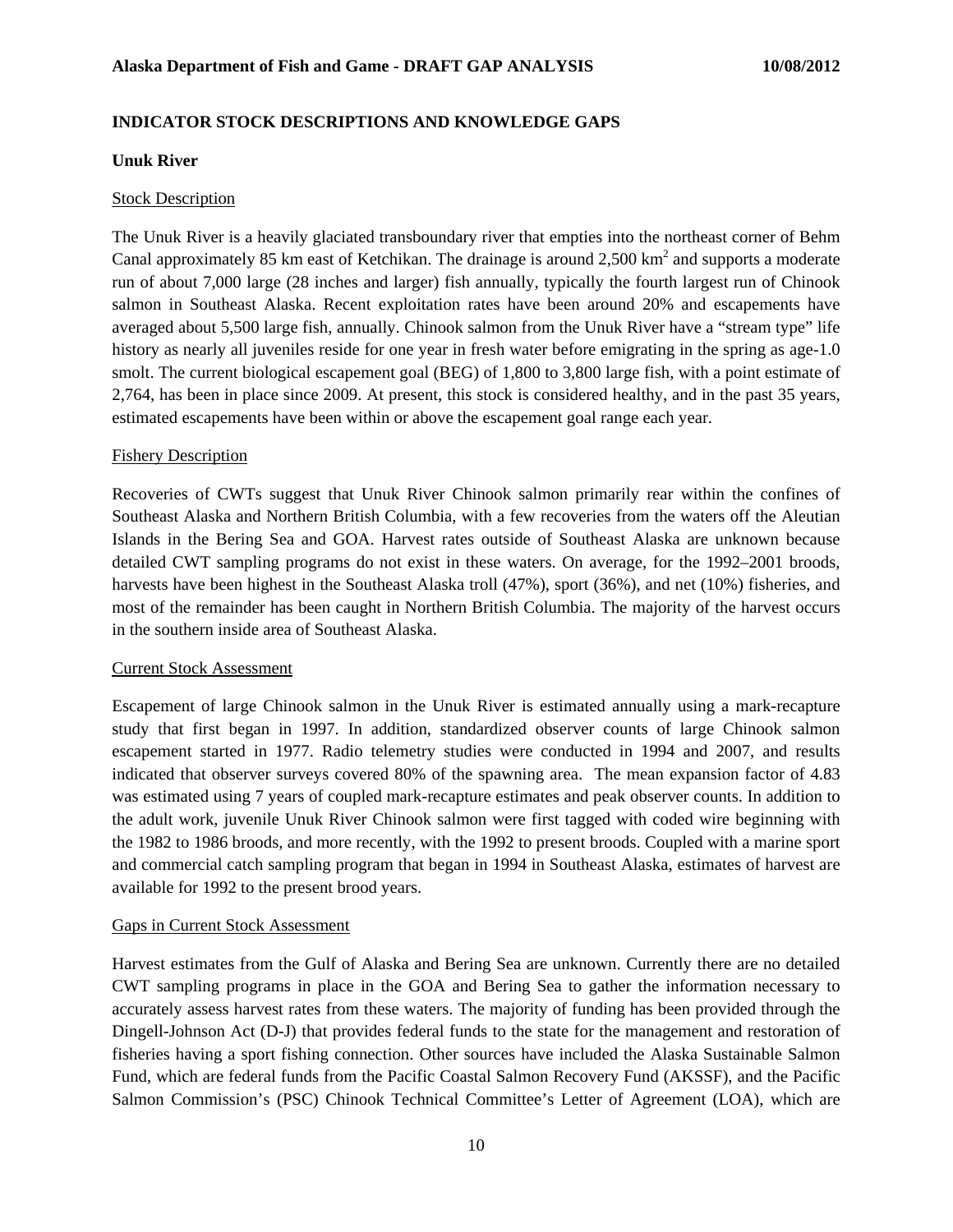federal funds allocated to the PSC for abundance-based management of Chinook salmon. Future funding from these sources is considered doubtful.

### Recommended Stock Assessment Projects

We have identified the following projects as beneficial to increasing our knowledge of this stock:

- Annual adult mark-recapture and age, sex, and length sampling project.
- Annual juvenile CWT-tagging program.

#### **Stikine River**

### Stock Description

The Stikine River originates in British Columbia and flows into central Southeast Alaska east of the towns of Petersburg and Wrangell. The anadromous portion of the drainage is around  $15,000 \text{ km}^2$  and supports a run of about 44,000 large (28 inches and larger) fish annually, typically the second largest run of Chinook salmon in Southeast Alaska. Recent exploitation rates have been around 50% and escapements have averaged about 22,000 large fish, annually. Chinook salmon from the Stikine River have a "stream type" life history since nearly all juveniles reside for one year in fresh water before emigrating in the spring as age-1.0 smolt. The current BEG of 14,000 to 28,000 large fish with a point estimate of 17,500 has been in place since 2000. At present, this stock is considered healthy, and since 1985, escapements to the Stikine River were within or above the escapement goal range every year except 2009.

## Fishery Description

Recoveries of CWTs indicate that Stikine River Chinook salmon mostly rear in the Bering Sea and GOA. Harvest rates outside of Southeast Alaska are unknown because detailed CWT sampling programs do not exist in these waters. In 1976, as part of a coastwide Chinook salmon rebuilding program, springtime commercial gillnet fishing was closed until the third Monday in June in Southeast Alaska. As a result, most Chinook salmon bound for the Stikine River were harvested in the Petersburg and Wrangell marine sport fisheries and incidentally in the District 108 sockeye gillnet fishery. However, with development of the detailed Chinook salmon stock assessment program on the Stikine River, members from the U.S. and Canadian Transboundary River Panel (TBR) of the PSC successfully negotiated new directed Chinook salmon fisheries as part of the Pacific Salmon Treaty (PST) beginning in 2005. These fisheries were only implemented during periods of surplus escapement as determined using preseason forecasts and inseason estimates of total terminal run. Prior to 2005, exploitation rates were around 20%, but since the onset of directed Chinook salmon fishing, exploitation rates on Stikine River Chinook salmon have averaged around 50%. Most harvests occur in the U.S. commercial gillnet and sport fisheries near Petersburg and Wrangell, and inriver in the Canadian gillnet and aboriginal fisheries.

## Current Stock Assessment

Escapement of large Chinook salmon in the Stikine River is estimated annually using a mark-recapture study that first began in 1996. In addition, standardized observer counts of large Chinook salmon escapement started in 1975 and since 1985, counts were made exclusively using a weir operated at the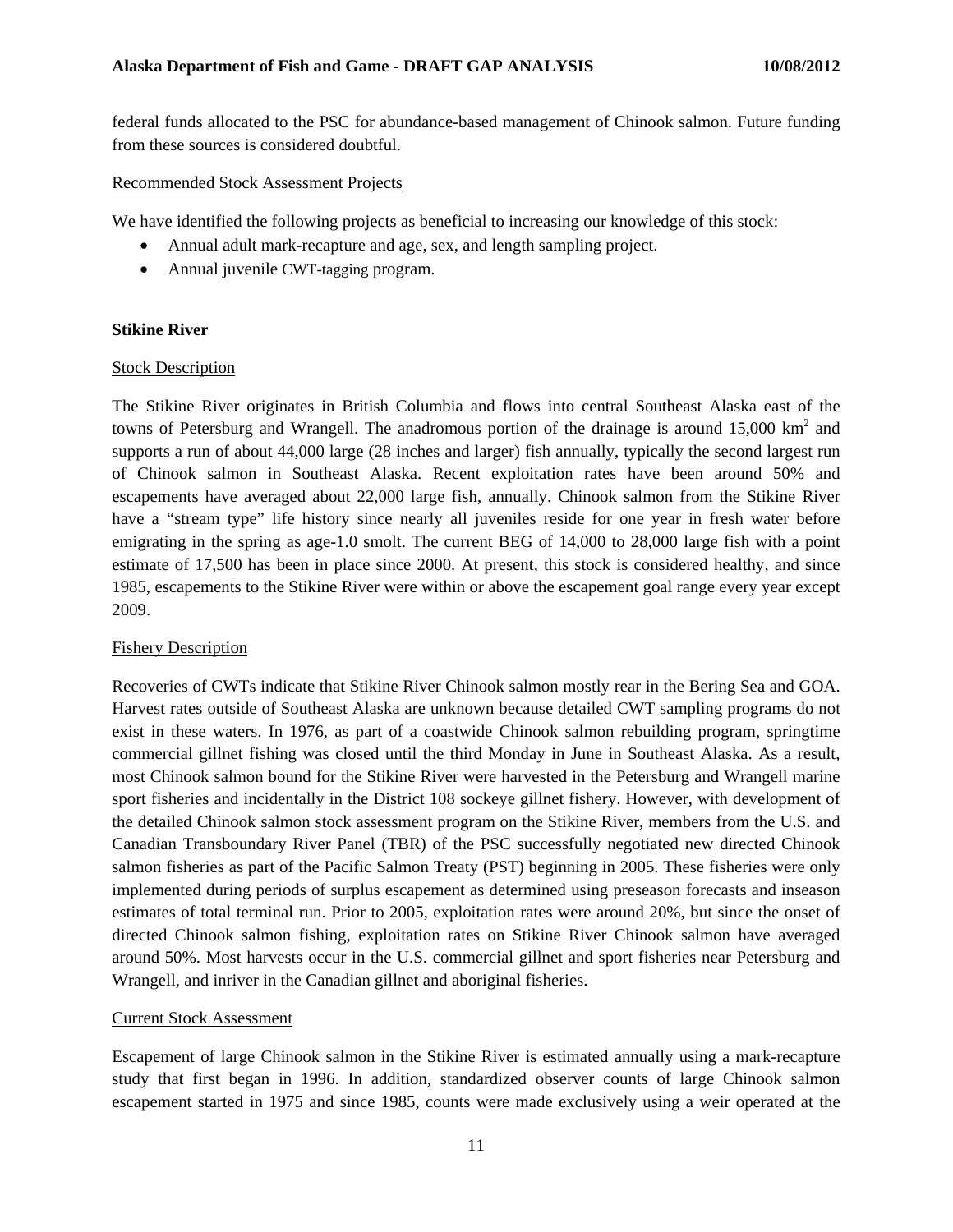Little Tahltan River. Radio-telemetry studies were conducted in 1997 and 2005, and results from this, along with the mark-recapture studies, indicated that the weir counts represented about 20% of the total escapement. In addition to the adult work, juvenile Chinook salmon were first tagged with coded wire in the Stikine River 1976, 1979, and 1980 broods and more recently, with the 1998 to present broods. This CWT-tagging program was used to estimate smolt abundance and to also estimate harvests of Stikineorigin Chinook salmon in the commercial and sport fisheries near Wrangell and Petersburg, and in the commercial troll fishery in Southeast Alaska.

#### Gaps in Current Stock Assessment

Harvest estimates from the GOA and Bering Sea are unknown. Currently, there is no detailed CWT sampling program in the GOA and Bering Sea to gather the information necessary to accurately assess harvest rates from these waters. A genetic stock identification (GSI) program is used annually to distinguish Stikine-origin fish in Chinook salmon catches from the Petersburg and Wrangell marine fisheries, and additional baseline samples from inriver spawning tributaries would strengthen the program and reduce misclassification error. Past funding sources have included various federal and PSC-supported funding sources (e.g., LOA, Northern Fund, and Canada). Future funding from these sources is considered uncertain.

#### Recommended Stock Assessment Projects

We have identified the following projects as beneficial to increasing our knowledge of this stock:

- Annual juvenile CWT-tagging programs.
- A study of local and traditional knowledge of Chinook salmon stocks.

## **Taku River**

#### Stock Description

The Taku River originates in British Columbia and flows into Taku Inlet south of Juneau. The drainage is around 17,000  $km<sup>2</sup>$  and supports a run of about 48,000 large fish annually, typically the largest run of Chinook salmon in Southeast Alaska. Recent exploitation rates have been around 27% and escapements have averaged about 35,000 large fish (28 inches and larger), annually. Chinook salmon from the Taku River have a "stream type" life history since nearly all juveniles reside for one year in the fresh water before emigrating in the spring as age-1.0 smolt. The current BEG of 19,000 to 36,000 large fish, with a point estimate of 25,500, has been in place since 2009. At present, this stock is considered healthy, and escapements have been within or above the escapement goal range in 32 of the past 37 years.

#### Fishery Description

Recoveries of CWTs indicate that Taku River Chinook salmon mostly rear in the Bering Sea and GOA. Harvest rates outside of Southeast Alaska are unknown because detailed CWT sampling programs do not exist in these waters. In 1976, as part of a coastwide Chinook salmon rebuilding program, springtime commercial gillnet fishing was closed until the third Monday in June in Southeast Alaska. As a result, most Chinook salmon bound for the Taku River were harvested in the Juneau marine sport fishery and incidentally in the District 11 sockeye salmon gillnet fishery. However, with development of the detailed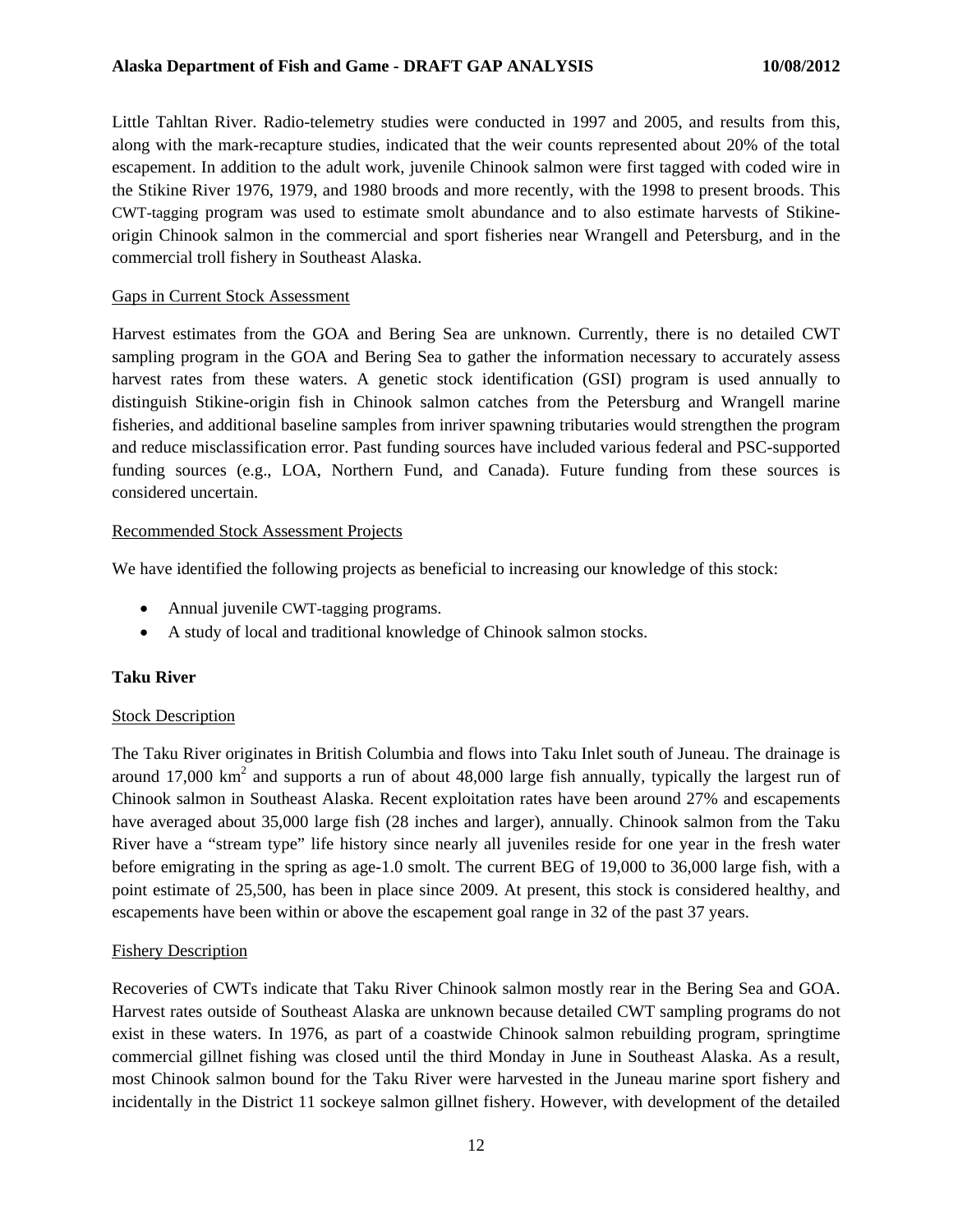Chinook salmon stock assessment program on the Taku River, members from the U.S. and Canadian TBR of the PSC successfully negotiated new directed Chinook salmon fisheries as part of the PST beginning in 2005. These fisheries have only been implemented during periods of surplus escapement as determined using preseason forecasts and inseason estimates of total terminal run. Prior to 2005, exploitation rates were around 15%, but since the onset of directed Chinook salmon fishing, exploitation rates on Taku River Chinook salmon have been about 27%. Most harvests occur in the U.S. commercial gillnet and sport fisheries near Juneau and inriver in the Canadian gillnet and aboriginal fisheries.

#### Current Stock Assessment

Escapement of large Chinook salmon in the Taku River is estimated annually using a mark-recapture study that first began in 1989 and 1990, and has taken place annually since 1995. In addition, standardized observer counts of large Chinook salmon escapement started in 1975. Radio-telemetry studies were conducted in 1989 and 1990, and results indicated that observer surveys covered the majority of the major spawning areas. The mean expansion factor of 5.2 was estimated using 5 years of coupled mark-recapture estimates and peak observer counts. In addition to the adult work, juvenile Chinook salmon were first tagged with coded wire in the Taku River beginning with the 1975 to 1979 and 1981 broods, and more recently, with the 1991 to present broods. This CWT-tagging program was used to estimate smolt abundance and to also estimate harvests of Taku-origin Chinook salmon in the commercial and sport fisheries near Juneau, and in the commercial troll fishery in Southeast Alaska.

### Gaps in Current Stock Assessment

Harvest estimates from the GOA and Bering Sea are unknown. Currently, there is no detailed CWT sampling program in the GOA and Bering Sea to gather information necessary to accurately assess harvest rates from these waters. A GSI program is used annually to distinguish Taku-origin fish in Chinook salmon catches from the Juneau marine fisheries, and additional baseline samples from inriver spawning tributaries would strengthen the program and reduce misclassification error. The GSI program used for this purpose has been funded with a cadre of soft money funding sources for the past decade. Future funding to support the Southeast Alaska GSI program from these sources is considered uncertain. Past funding sources for the CWT-tagging program have included various federal and PSC-supported funding sources (e.g., LOA, Northern Fund, and Canada). Future funding from these sources is considered uncertain.

#### Recommended Stock Assessment Projects

We have identified the following projects as beneficial to increasing our knowledge of this stock:

• Annual juvenile CWT-tagging program.

We also recommend the following project to augment needed information for this and other stocks of Chinook salmon harvested in Southeast Alaska:

• GSI of Chinook salmon harvested in Southeast Alaska troll and sport fisheries and in the districts 8 and 11 gillnet fisheries.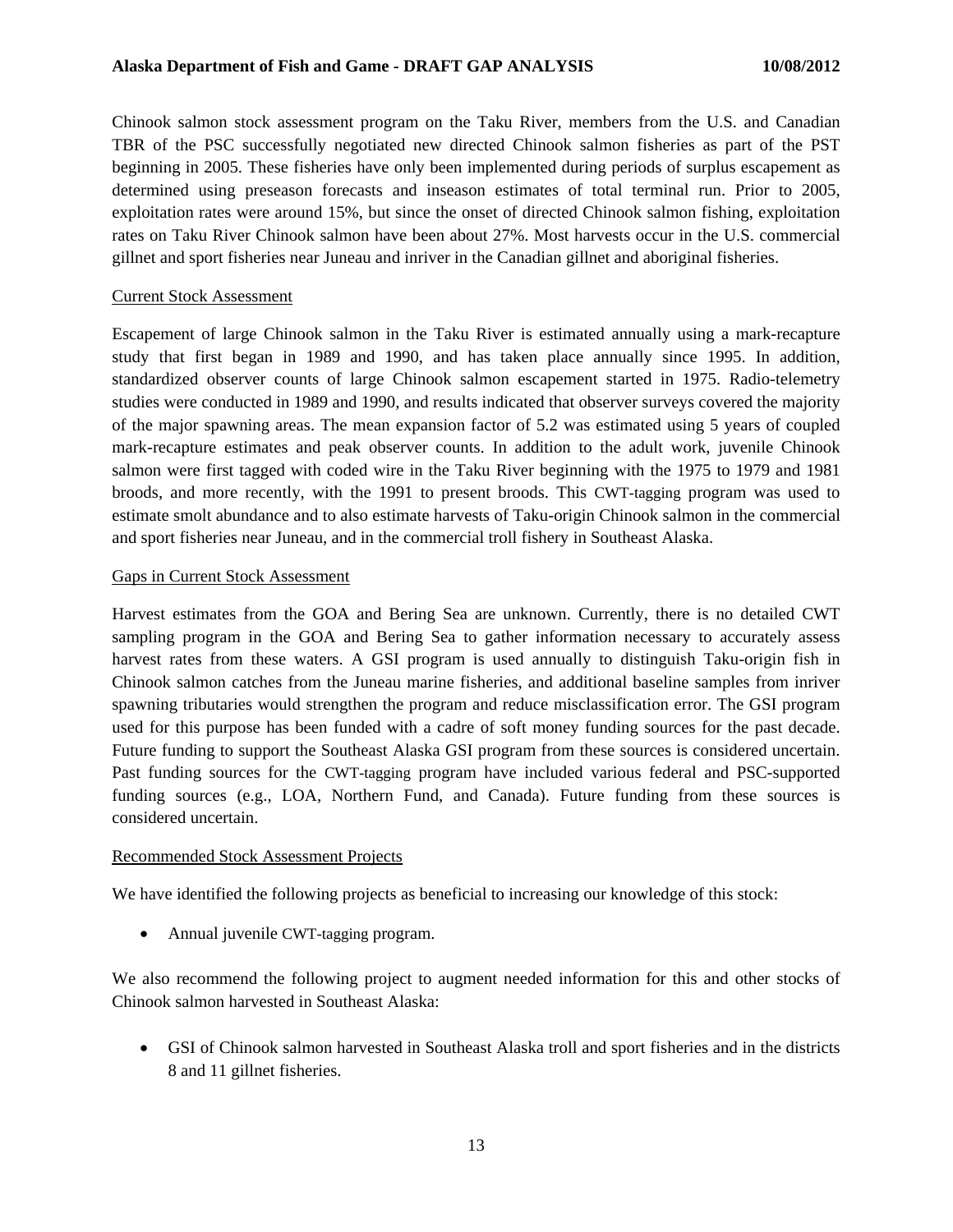### **Chilkat River**

#### Stock Description

The Chilkat River is a moderate-sized glacial river that empties into upper Lynn Canal near Haines. The drainage is around 2,600 km<sup>2</sup> and supports a moderate run of about 4,000 large fish annually, which is typically the fifth largest run of Chinook salmon in Southeast Alaska. Recent exploitation rates have been around 16% and escapements have averaged just over 3,000 large fish annually. Chinook salmon from the Chilkat River have a "stream type" life history since nearly all juveniles reside for one year in fresh water before emigrating in the spring as age-1.0 smolt. The current BEG is 1,750 to 3,500 large fish (28 inches and larger; point estimate is 2,200 large fish). This goal has been in place since 2003. At present, this stock is considered healthy, and in the past 21 years, estimated escapements have been within or above the escapement goal range each year, with the exception of 2007.

#### Fishery Description

Recoveries of CWTs suggest that Chilkat River Chinook salmon primarily rear within the confines of Southeast Alaska and Northern British Columbia; however, a few recoveries have been from the waters off the Aleutian Islands in the Bering Sea and GOA. Harvest rates outside of Southeast Alaska are unknown because detailed CWT sampling programs do not exist in these waters. Available CWT information on this stock suggests that exploitation is about 16% for recent years. The majority of the harvest occurs in the northern portion of Southeast Alaska.

#### Current Stock Assessment

Escapement of large Chinook salmon in the Chilkat River is estimated annually using a mark-recapture study that first began in 1991. From 1975 to 1992, observer counts were conducted on two small tributaries with relatively clear water, yet results from these estimates were inconsistent. Radio-telemetry studies conducted in 1991 and 1992 found that spawning Chinook salmon in these two tributaries represented less than 5% of the total escapement and did not represent trends in abundance; therefore, observer surveys were discontinued. In addition to the adult work, juvenile Chilkat River Chinook salmon were first tagged with coded wire beginning with the 1988 to 1989 broods, and more recently, with the 1997 to present broods. This CWT-tagging program was used to estimate smolt abundance and to also estimate harvests of Chilkat-origin Chinook salmon in the commercial and sport fisheries near Haines and Juneau, and in the commercial troll fishery in Southeast Alaska.

#### Gaps in Current Stock Assessment

Harvest estimates from the GOA and Bering Sea are unknown. Currently, there is no detailed CWT sampling program in place in the GOA and Bering Sea to gather the information necessary to accurately assess harvest rates from these waters. Past funding sources have included the Northern Fund, AKSSF, and the LOA funds provided to the PSC. Future funding from these sources is considered doubtful.

#### Recommended Stock Assessment Projects

We have identified the following projects as beneficial to increasing our knowledge of this stock:

• Annual adult mark-recapture and age, sex, and length sampling project.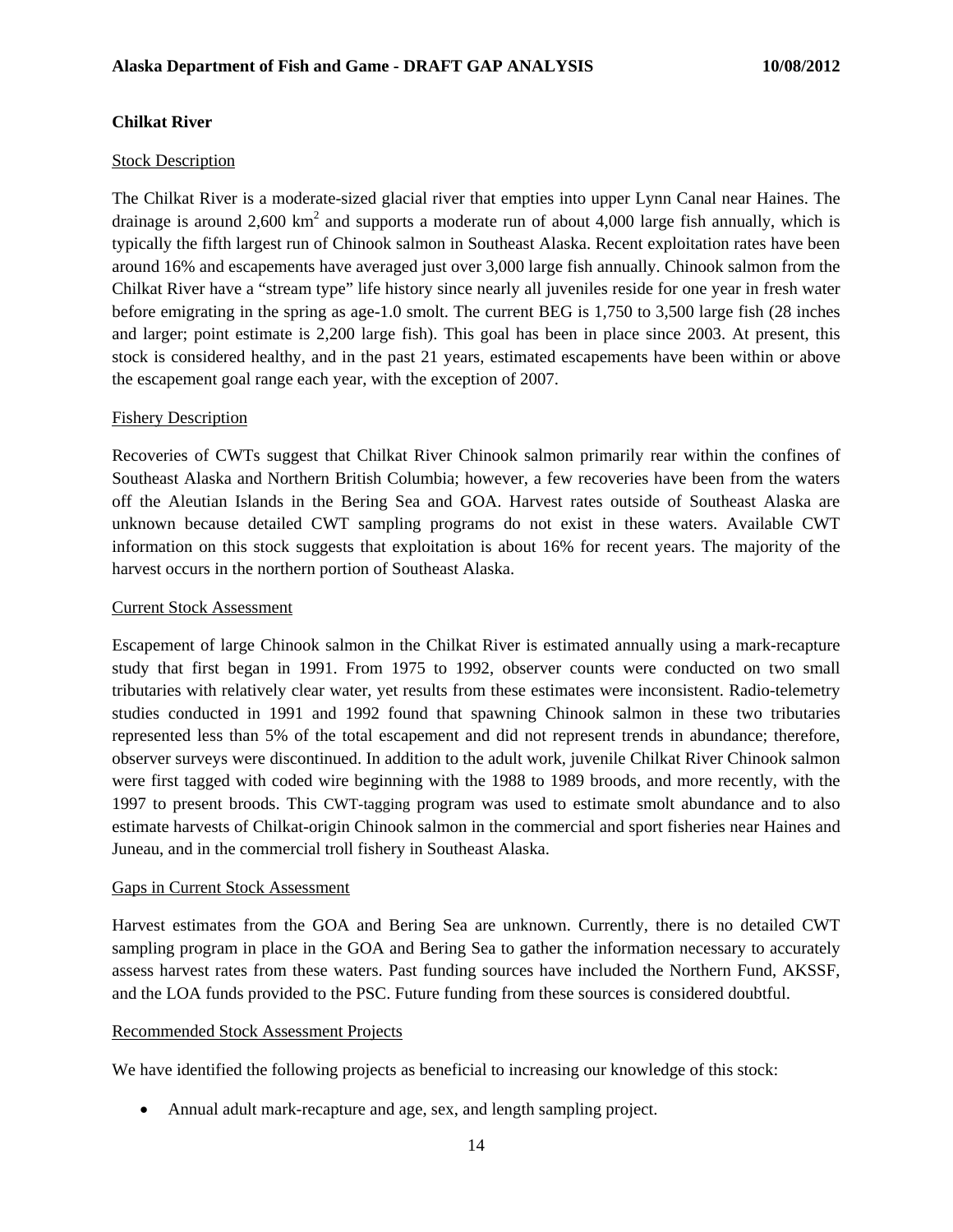- Annual juvenile CWT-tagging programs.
- A study of local and traditional knowledge of Chinook salmon stocks. This project addresses data gaps identified by current LTK studies in the Chilkat area.

# **Copper River**

## Stock Description

The Copper River is a glacially dominated system located in Southcentral Alaska and is the second largest river in Alaska in terms of average discharge and fifth largest in terms of drainage area  $(62,000 \text{ km}^2)$ . It flows south from the Alaska Range, and Wrangell and Chugach mountains, and empties into the GOA east of Prince William Sound. Copper River Chinook salmon spawn and return to many tributaries of the Copper River, including Chitina, Tonsina, Klutina, Gulkana, and East Fork Chistochina rivers. Freshwater entry of Chinook salmon occurs during late May through mid-July, with 50% of the run typically entering by early June. Annual run size has averaged 74,000 fish since 1980, with a minimum spawning escapement goal of 24,000 fish. Age composition of this stock ranges from 3- to 8-year olds and is dominated by 6-year olds, although 5-year olds can predominate in some years.

## Fishery Description

There are subsistence, personal use, commercial, and sport fisheries that harvest Copper River Chinook salmon runs. There is a subsistence gillnet fishery at the mouth of the Copper River; fish wheel and dipnet fisheries in the Copper River between Chitina and the Slana River confluence; and a fish wheel, dip net, and spear fishery in Tanada Creek and on the Copper River adjacent to the village of Batzulnetas. A personal use dip net fishery occurs in the Copper River near the village of Chitina. Harvests in all terminal fisheries average 50,000 fish annually with an annual harvest rate of 63% during 1990–2010. The terminal commercial fishery consists of a drift gillnet fishery at the mouth of the Copper River in the Copper River District of Prince William Sound. The sport fishery is prosecuted in fresh water on several of the many tributaries (e.g., Gulkana and Klutina rivers). Where there is road access to these tributaries, both shore- and boat-based sport fishing occurs. Current escapement performance of Copper River Chinook salmon is good, with the minimum spawning escapement goal exceeded 5 of 6 times during 2006–2011.

## Current Stock Assessment

Assessment of run strength of Copper River Chinook salmon is currently conducted with mark-recapture methods using fish wheels deployed at Baird (marking site) and Wood (recapture site) canyons on the lower Copper River. All terminal harvests are either reported directly (subsistence, personal use, and commercial) or estimated by survey (sport). Stock-specific commercial harvest is assumed to occur in the Copper River District statistical area. Total run is estimated by combining terminal harvest in fisheries downstream of the mark-recapture site with inriver runs estimated at the mark-recapture site. Escapement is estimated by subtracting harvests upstream of the mark-recapture site from the inriver run estimated at the mark-recapture site. Age-sex-size composition are currently not collected from the inriver run of this stock, but are estimated from samples taken from the commercial fishery. The current escapement goal is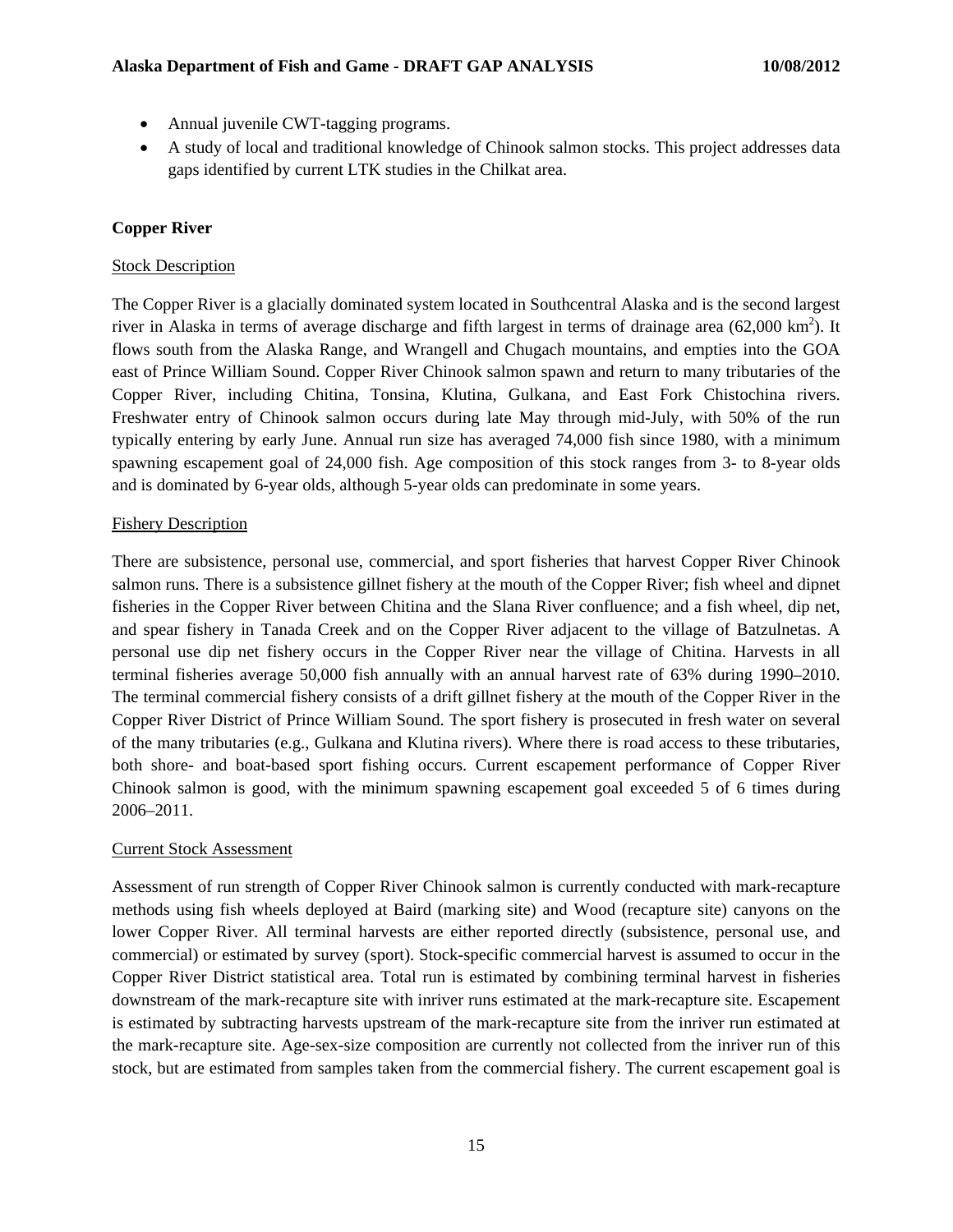not based on a brood table, but was developed from reconstructed escapement data and observed fishery yields.

### Gaps in Current Stock Assessment

While inriver run is currently estimated with a mark-recapture program, funding for this assessment (USFWS-Office of Subsistence Management) is likely to cease in the near future. Terminal harvests are adequately estimated in total, but estimates of harvest from marine sport, commercial, and subsistence fisheries in Prince William Sound/Copper River are not specific to the Copper River stock. Stock-specific harvests need to be estimated for the major marine fisheries in Prince William Sound/Copper River to more accurately portray harvest rates and production trends. There is no comprehensive estimate of agesex-size of Copper River Chinook salmon and no way to know if age-sex-size composition data taken from the commercial fishery adequately represents the age composition of the run. There is currently no program to estimate smolt abundance and marine survival rates so that density independent variation in production can be partitioned into freshwater and marine sources.

#### Recommended Stock Assessment Projects

We have identified the following projects as beneficial to increasing our knowledge of this stock:

- A project to fund estimation of inriver run size of the Copper River stock. This project would include funding to operate fish wheels in the lower Copper River for the mark-recapture experiment and to sample Chinook salmon for age-sex-size. Mark-recapture estimates of abundance will be calculated from the lower-river fish wheels. (This project is currently funded with federal dollars that are likely to be unavailable in the future.)
- A project to estimate smolt abundance of the Copper River stock. This project would include funding to capture and CWT juvenile Chinook salmon for estimation of smolt abundance from subsequent adult returns.
- A project to estimate stock-specific marine harvest of Chinook salmon in Prince William Sound/Copper River fisheries using a combination of GSI and CWT recoveries. This project is needed to estimate contributions of relevant indicator stocks in mixed-stock harvests in Prince William Sound/Copper River. Relevant marine fisheries will be sampled to obtain genetic tissues and to examine the catch for CWTs.
- An analysis of the harvest of Chinook salmon in the subsistence fishery in Copper River District of Prince William Sound, as well as commercial removals of Chinook salmon for personal use, including an LTK component.

#### **Susitna River**

#### **Stock Description**

The Susitna River is a large (49,000  $\text{km}^2$ ), glacially influenced drainage that originates in the Alaska Range north of Anchorage. It flows generally south from the Alaska Range for 400 km before entering Cook Inlet west of Anchorage. Susitna River Chinook salmon spawn and return to many of the tributaries of the Susitna River, including Alexander Creek, Chulitna River, Clear Creek, Deshka River, Goose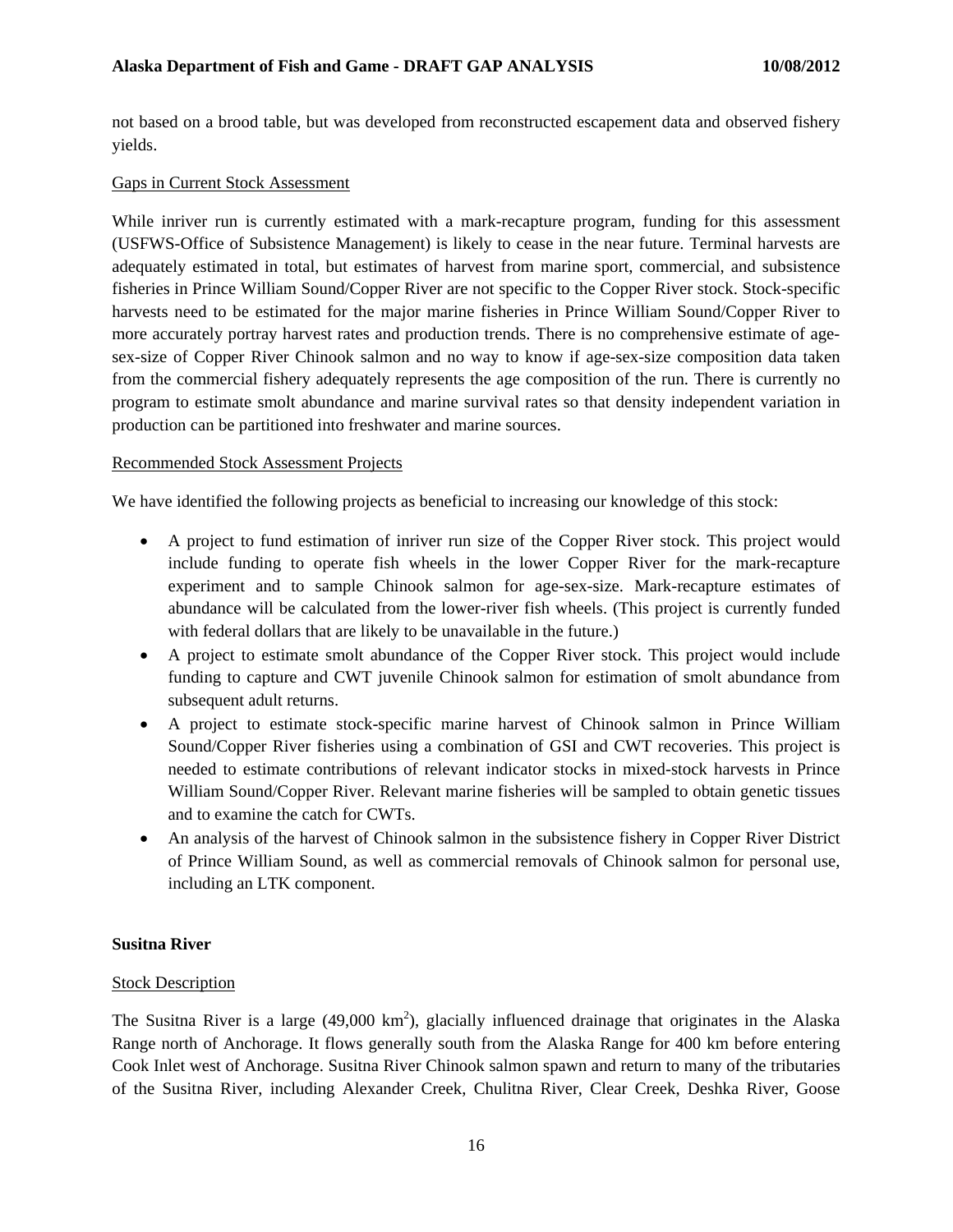Creek, Lake Creek, Little Willow Creek, Montana Creek, Peters Creek, Prairie Creek, Sheep Creek, Talachulitna River, and Willow Creek. Freshwater entry of Chinook salmon occurs during late May through mid-July, with 50% of the run typically entering by the middle of June. Annual run size is currently unknown, but is indexed with a weir on the Deshka River and rotary-wing aerial surveys conducted on 12 tributaries of the Susitna River. Run size of the Deshka River component has averaged 35,000 fish per year since 1979, with a spawning escapement goal of 13,000 to 28,000 fish. Based on information from the Deshka River assessment, age composition of this stock ranges from 3- to 7-year olds and is dominated by 5-year olds, although 4- or 6-year olds can predominate in some years.

#### Fishery Description

There are subsistence, commercial, and sport fisheries that harvest Susitna River Chinook salmon runs. A subsistence set gillnet fishery occurs along the west side Cook Inlet beaches adjacent to the village of Tyonek. The terminal commercial fishery consists of a set gillnet fishery in the Northern District of Upper Cook Inlet (UCI). The terminal sport fishery is prosecuted in fresh water on the many tributaries. On the east side of the Susitna drainage there is road access to these tributaries and shore-based sport fishing predominates. Boat-based sport fishing predominates on the roadless west side tributaries of the Susitna River. Harvests in all terminal fisheries average 29,000 fish annually; harvest rate is unknown, but is thought to be less than 25% annually and averages 14% in the Deshka River since 1990. There is no escapement goal for the Susitna River stock, but there are spawning escapement goals on 13 of the monitored tributaries. Escapement goal performance on the Deshka River has been fair, with the spawning escapement goal achieved in 4 of 6 years during 2006–2011. Three other tributaries of the Susitna River are currently listed as stocks of concern, with Alexander Creek listed as a management concern, and Willow and Goose creeks listed as yield concerns.

### Current Stock Assessment

There is currently no overall assessment of run strength of Susitna River Chinook salmon. Run strength is indexed by counts of fish passing through a weir at the Deshka River and from partial counts of fish from rotary-wing aerial surveys conducted on 12 tributaries. All terminal harvests are either reported directly (subsistence and commercial) or estimated by survey (sport). Stock-specific commercial harvest is assumed to occur only in the Northern District of UCI. There is no estimation of total run or escapement. Age-sex-size composition is not estimated for this stock, but is indexed from samples taken at the Deshka River weir. The Deshka River spawning escapement goal was developed from a brood table and stockrecruit analysis, but the remaining tributary spawning escapement goals are based on percentile summaries of observed escapements from partial counts of rotary-wing aerial surveys conducted postseason.

### Gaps in Current Stock Assessment

There is no assessment of overall run strength and assessments of run strength at tributaries are largely imprecise indices of abundance. While overall harvest rate of this stock is likely to be low relative to the optimum, it is currently unknown. Terminal harvests are adequately estimated in total, but estimates of harvest from marine subsistence, commercial, and sport fisheries in Cook Inlet are not specific to the Susitna River stock. Stock-specific harvests need to be estimated for all marine fisheries in Cook Inlet to more accurately portray harvest rates and production trends. There is no comprehensive estimate of age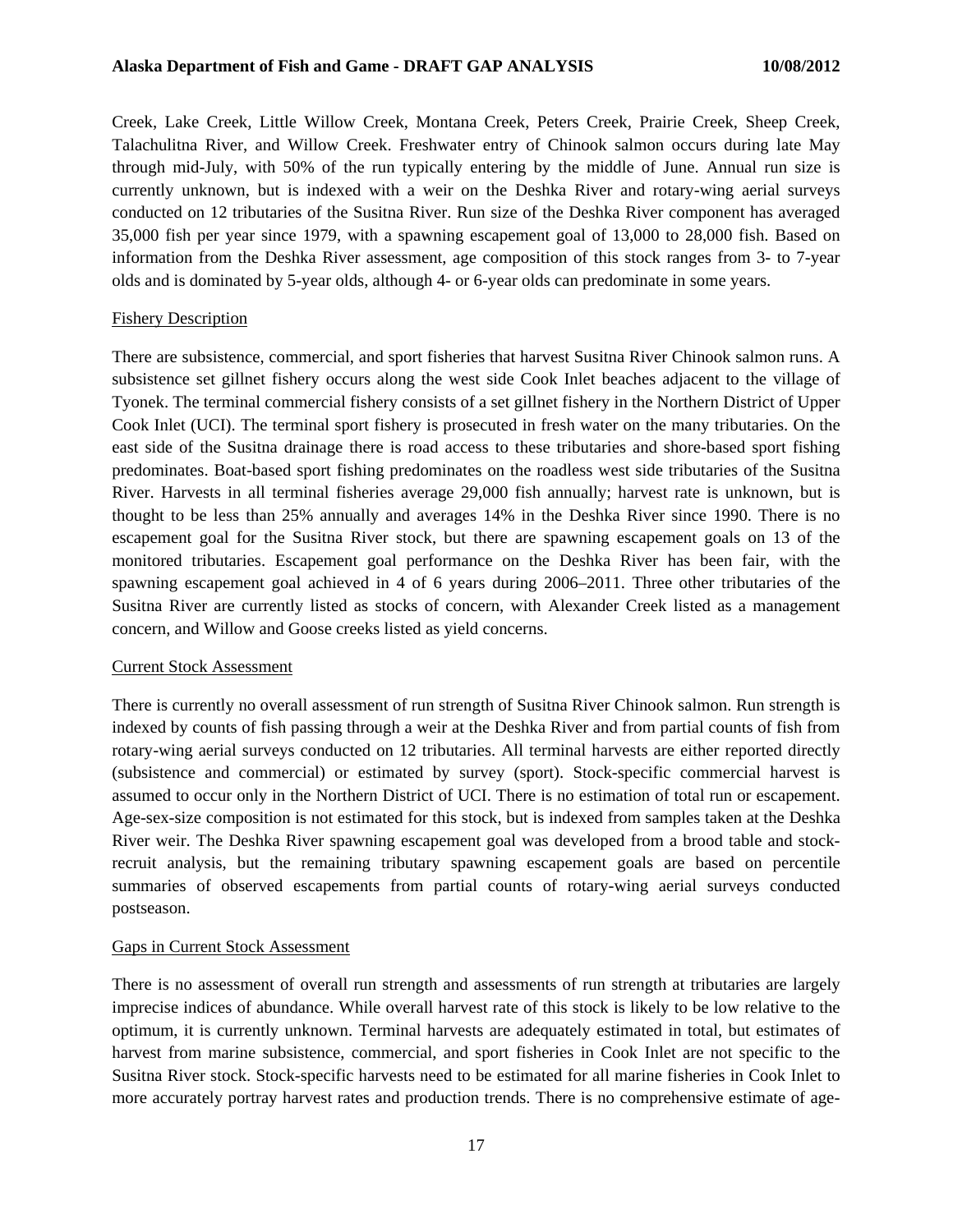sex-size of Susitna River Chinook salmon and no way to know if age-sex-size composition data taken at the Deshka weir adequately represents the entire stock. There is currently no program to estimate smolt abundance and marine survival rates so that density-independent variation in production can be partitioned into freshwater and marine sources.

### Recommended Stock Assessment Projects

We have identified the following projects as beneficial to increasing our knowledge of this stock:

- A project to estimate inriver run size of the Susitna River stock. This project would include funding to operate fish wheels in the lower Susitna River to sample Chinook salmon for age-sexsize and take genetic tissues for identification of tributary runs, such as the Deshka River (existing weir site) and a yet-to-be determined weir site. Sampling of harvests from inriver sport fisheries will also be conducted to obtain genetic tissues. Mark-recapture estimates of abundance will be calculated from genetic sampling at the lower river fish wheels and inriver sport fishery, combined with counts of fish passing through the two weir sites.
- A project to estimate smolt abundance of the Susitna River stock. This project includes funding to capture and CWT juvenile Chinook salmon for estimation of smolt abundance from subsequent adult returns. This project includes personnel to increase sampling of the inriver sport fishery for CWTs in returning adults.
- A project to comprehensively estimate stock-specific marine harvest of Chinook salmon in Cook Inlet fisheries using a combination of GSI and CWT recoveries. This project is needed to estimate contributions of relevant indicator stocks in mixed-stock harvests in Cook Inlet. Commercial set and drift gillnet fisheries in the Central and Northern Districts of UCI, sport fisheries along the Kenai Peninsula and the Homer winter fishery, and the Tyonek subsistence fishery will be sampled to obtain genetic tissues and to examine the catch for CWTs.
- A study of local and traditional knowledge of Chinook salmon stocks.

## **Kenai River**

## **Stock Description**

The Kenai River is located in the northern Kenai Peninsula of Southcentral Alaska and has two distinct runs of Chinook salmon. Fish entering the river in May and June spawn predominantly in tributaries and fish entering in July and August spawn predominantly in the mainstem of the Kenai River. For management purposes, these two life history patterns are delineated as the early (May–June) and late (July–August) runs. The early run is smaller than the late run and averages 16,000 fish per year, with a spawning escapement goal of 4,000 to 9,000 fish. The late run averages 56,000 fish per year, with a spawning escapement goal of 17,800 to 37,500 fish. Age composition of both of these runs tends to be dominated by 6-year olds.

#### Fishery Description

There are subsistence, personal use, commercial, and sport fisheries that harvest Kenai River Chinook salmon runs. Small personal use (set gillnet and dip net) and subsistence (hook and line) fisheries harvest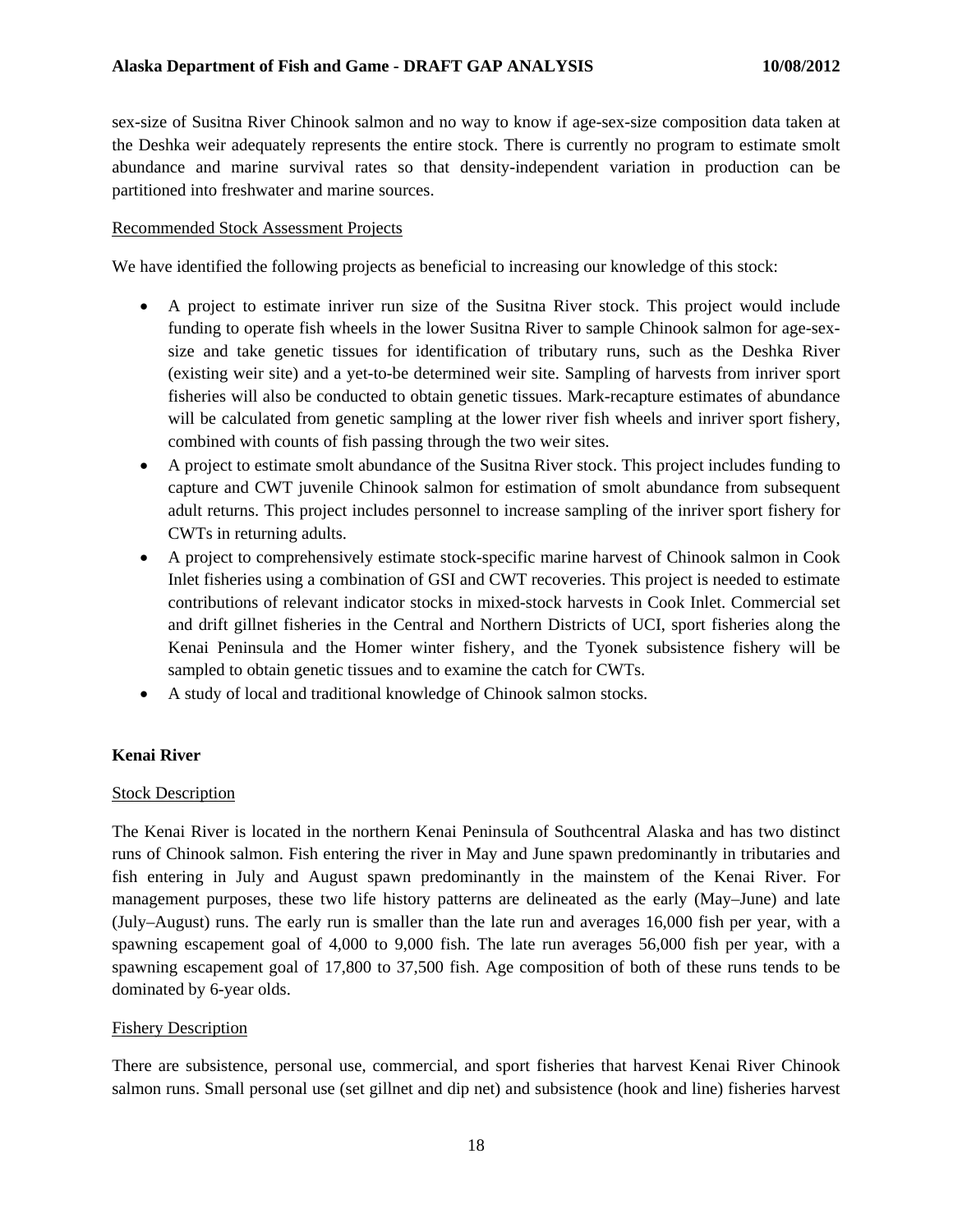these runs. The commercial fisheries consist of a set gillnet fishery along the beaches of the eastern Kenai Peninsula and a drift gillnet fleet that operates in the Central District of UCI. The sport fishery is prosecuted primarily from boats inriver and in marine waters. The early run is harvested primarily by the sport fishery and is assumed to have no appreciable commercial or personal use fishery harvest. Harvests of early-run fish in the sport and subsistence fisheries average 4,300 fish annually, with the harvest rate averaging 25%. Harvest of late-run fish is split evenly between sport and commercial fisheries, with the remainder taken in small personal use and subsistence harvests. Late-run harvests average 26,300 fish annually, with an average harvest rate of 47%. Management of all fisheries is conducted inseason to achieve the spawning escapement goals for each run. Escapement goal performance is generally good, with escapement goals achieved 90% of the time during 2006–2010, although performance since 2009 is somewhat uncertain due to changes in run assessment methodology.

#### Current Stock Assessment

Until 2012, assessment of run strength of Kenai River Chinook salmon was conducted with split-beam sonar, which differentiated Chinook salmon from smaller salmon based on distance from shore (smaller salmon are assumed to migrate closer to shore than Chinook salmon) and echo-based characteristics (echo magnitude or echo length) related to fish size. Assessment methodology is currently transitioning to DIDSON imaging sonar, which can estimate fish size more accurately. An inriver test gillnet fishery is conducted adjacent to the sonar site to gather catch rate and species composition data for use in corroboration of sonar passage estimates. Mark-recapture estimates of the inriver run are also calculated using GSI data from the inriver test fishery and passage data at weirs on selected tributaries to the Kenai River. All terminal harvests are either reported directly (subsistence, personal use, and commercial) or estimated by survey (sport). Total runs are estimated by combining terminal harvests in fisheries downstream of the sonar with inriver runs estimated at the sonar. Escapements are estimated by subtracting harvests upstream of the sonar from the inriver runs estimated at the sonar. Age-sex-size compositions are estimated from samples from the commercial and sport fisheries, and from the inriver gillnet test fishery. Brood tables constructed from these data were used to conduct stock-recruit analyses for each run to determine the current escapement goals.

#### Gaps in Current Stock Assessment

Historical assessment of run strength is known to be biased due to misclassification of smaller and more numerous salmon as Chinook salmon by the split-beam sonar due to imprecision in estimation of echobased discriminators and the assumption of discrimination based on distance from shore. The newer DIDSON technology, in combination with information on fish size from the inriver test fishery, is thought to provide accurate estimates of species composition based on size of fish. The current sonar site experiences large tide-related fluctuations in water level that make it impractical to sample the entire river cross-section with sonar, and recent experiments have detected substantial numbers of Chinook salmon passing behind the transducers. An alternative sonar site has been identified above tidal influence where nearly the entire cross-section of river can be sampled. Although terminal harvests are adequately estimated in total, estimates of harvest from marine waters are not specific to the Kenai River stock. Stock-specific harvests need to be estimated for marine fisheries, including the sport fishery along the Kenai Peninsula and commercial harvests in Central District of UCI to more accurately portray harvest rates and production trends. Attempts have been made to estimate smolt abundance and marine survival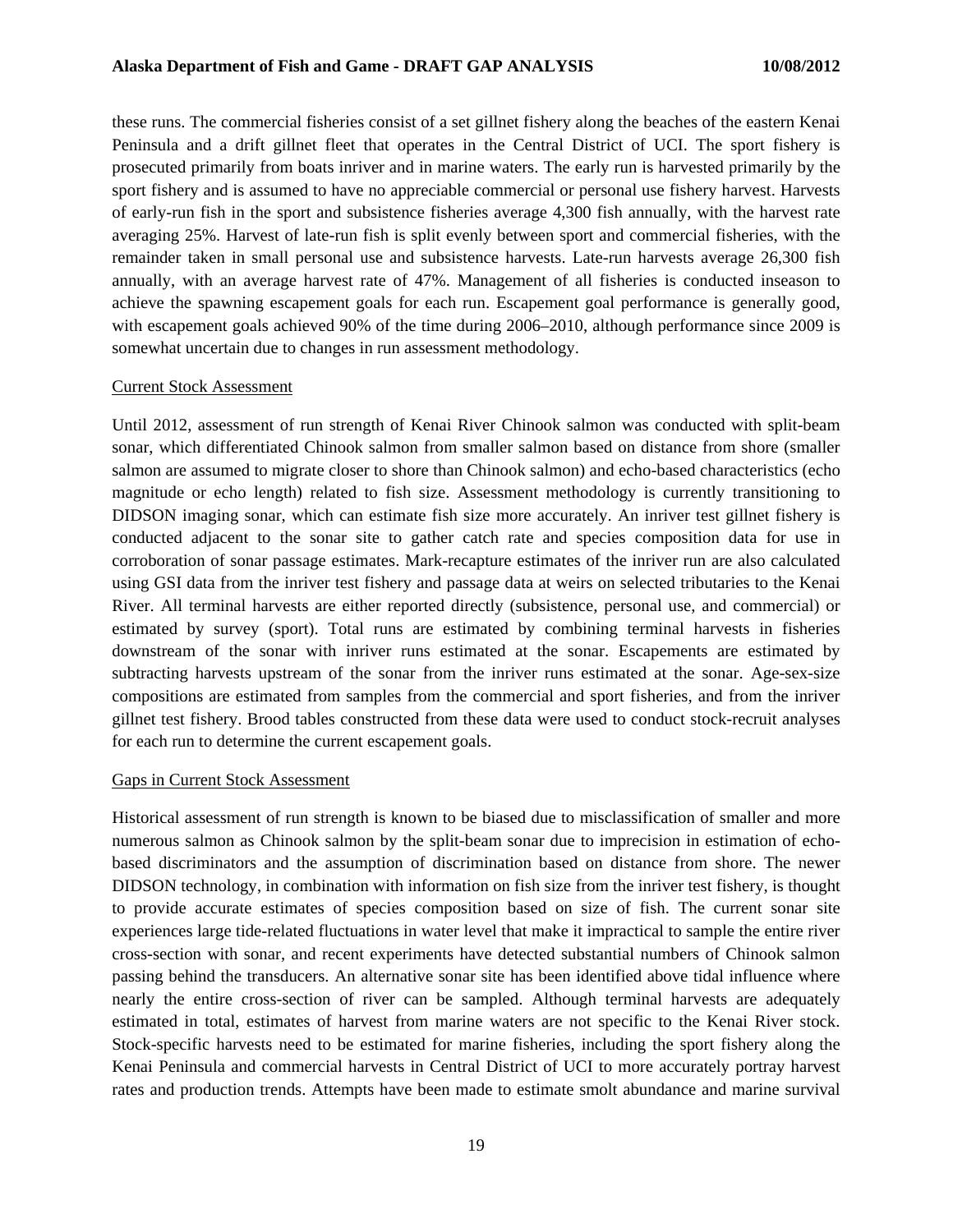of the Kenai River stock, but there is currently no program to estimate these quantities so that density independent variation in production can be partitioned into freshwater and marine sources.

### Recommended Stock Assessment Projects

We have identified the following projects as beneficial to increasing our knowledge of this stock:

- A 3-year project to move the sonar site and run-strength assessment upstream to a site where the majority of the width of the river can be ensonified. This project was initiated in 2012 with existing capital funding, but requires additional funds for personnel to conduct run-strength assessments at the upstream site, concurrently with the current sonar site for comparison. At the end of the 3-year project, the current site would be abandoned, and the sonar and run-strength assessment moved to the new site. This project includes personnel to increase sampling of the inriver sport fishery for CWTs in returning adults as part of the smolt abundance assessment.
- A project to estimate smolt abundance by run (tributary and mainstem runs) of the Kenai River stock. This project includes funding to capture, CWT, and genetically identify juvenile Chinook salmon for estimation of smolt abundance by run from subsequent adult returns.
- A project to comprehensively estimate stock-specific marine harvest of Chinook salmon in Cook Inlet fisheries using a combination of GSI and CWT recoveries. This project is needed to estimate contributions of relevant indicator stocks in mixed-stock harvests in Cook Inlet. Commercial set and drift gillnet fisheries in the Central and Northern Districts of UCI, sport fisheries along the Kenai Peninsula and the Homer winter fishery, and the Tyonek subsistence fishery will be sampled to obtain genetic tissues and to examine the catch for CWTs. This is the same project as that recommended for the Susitna River stock in Cook Inlet.
- A study of local and traditional knowledge of Chinook salmon stocks.

## **Karluk River**

#### Stock Description

The Karluk River is located on the southwest end of Kodiak Island and supports 1 of only 2 native stocks of Chinook salmon on the Kodiak Archipelago. From its source at the outlet of Karluk Lake, the Karluk River flows 35.2 km to its terminus at Karluk Lagoon. Freshwater entry of Chinook salmon occurs during late May through mid-July, with 50% of the run typically entering by the middle of June. Spawning occurs during August and September in the Karluk River, with few to no fish spawning in Karluk Lake or any of the inlet streams. Annual run size has averaged 9,000 fish since 1976, with a spawning escapement goal of 3,000 to 6,000 fish. Age composition of this stock ranges from 3- to 7-year olds and is dominated by 6-year olds or occasionally, 5-year olds.

## Fishery Description

There are subsistence, commercial, and sport fisheries that harvest Karluk River Chinook salmon. A small subsistence set gillnet fishery at Karluk Lagoon harvests this run. The commercial fishery is a purse seine fleet that primarily targets 2 sockeye salmon runs entering the Karluk River; harvests of Chinook salmon from June 1 through July 15 are thought to be Karluk-origin fish. The sport fishery is prosecuted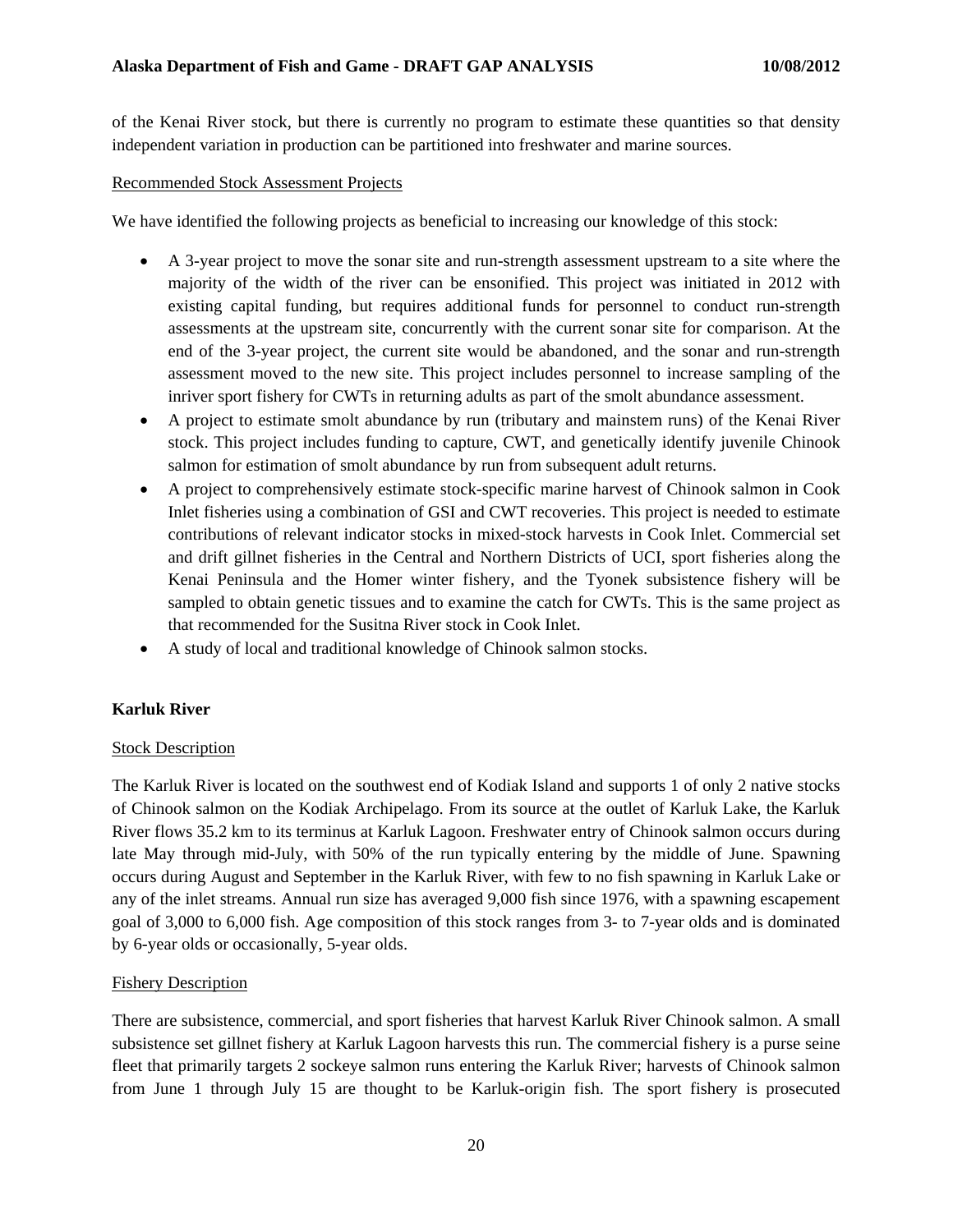primarily in fresh water from fly-in trips that originate either at the outlet of the lake, at an area midway downstream known as the portage, or at Karluk Lagoon. Harvest in all fisheries averages 2,300 fish annually, with an average harvest rate of 23%. Karluk River Chinook salmon are currently a stock of management concern because recent escapement goal performance has been poor. During the 6-year period from 2006 to 2011, the spawning escapement goal was achieved only twice.

### Current Stock Assessment

Assessment of run strength of Karluk River Chinook salmon is conducted with a weir located 400 m upstream of Karluk Lagoon. All terminal harvests are either reported directly (subsistence and commercial) or estimated by survey (sport). Stock-specific commercial harvest is assumed to occur from June 1 through July 15 in the Inner and Outer Karluk sections statistical areas. Total run is estimated by combining terminal harvest in fisheries downstream of the weir with inriver runs estimated at the weir. Escapement is estimated by subtracting harvests upstream of the weir from the inriver runs estimated at the weir. Age-sex-size composition data are currently not collected from this stock, but were estimated from samples taken at the weir from 1993–2010. Brood tables constructed from these data were used to conduct stock-recruit analyses to determine the current escapement goal.

### Gaps in Current Stock Assessment

Age-sex-size composition data are currently not collected from the inriver run or fishery harvests due to budgetary constraints. Although terminal harvests are adequately estimated in total, estimates of harvest from the commercial fishery are not specific to the Karluk River stock. Stock-specific harvests need to be estimated for the commercial fishery to more accurately portray harvest rates and production trends. There is currently no program to estimate smolt abundance and marine survival rates so that density independent variation in production can be partitioned into freshwater and marine sources. While not part of this stock assessment, hatchery releases of Chinook salmon into systems on the east side of Kodiak Island are derived from Karluk River brood source. These hatchery releases need to be marked with CWTs so that they can be correctly identified in mixed-stock fishery samples.

### Recommended Stock Assessment Projects

We have identified the following projects as beneficial to increasing our knowledge of this stock:

- A project to estimate age-sex-size composition of the inriver run of the Karluk River stock that would include funding to sample for age-sex-size of all monitored Chinook salmon stocks on Kodiak Island and the Alaska Peninsula. Funding is also needed to lease private land, which would permit access to the weir site near Karluk Lagoon.
- A project to estimate smolt abundance of the Karluk River stock. This project includes funding to capture and CWT juvenile Chinook salmon for estimation of smolt abundance from subsequent adult returns. This project includes the cost associated with CWT-tagging hatchery releases on the east side of Kodiak Island of fish derived from Karluk River brood source.
- A project to comprehensively estimate stock-specific marine harvest of Chinook salmon in Kodiak Archipelago fisheries using a combination of GSI and CWT recoveries. This project is needed to estimate contributions of relevant indicator stocks in mixed-stock harvests around the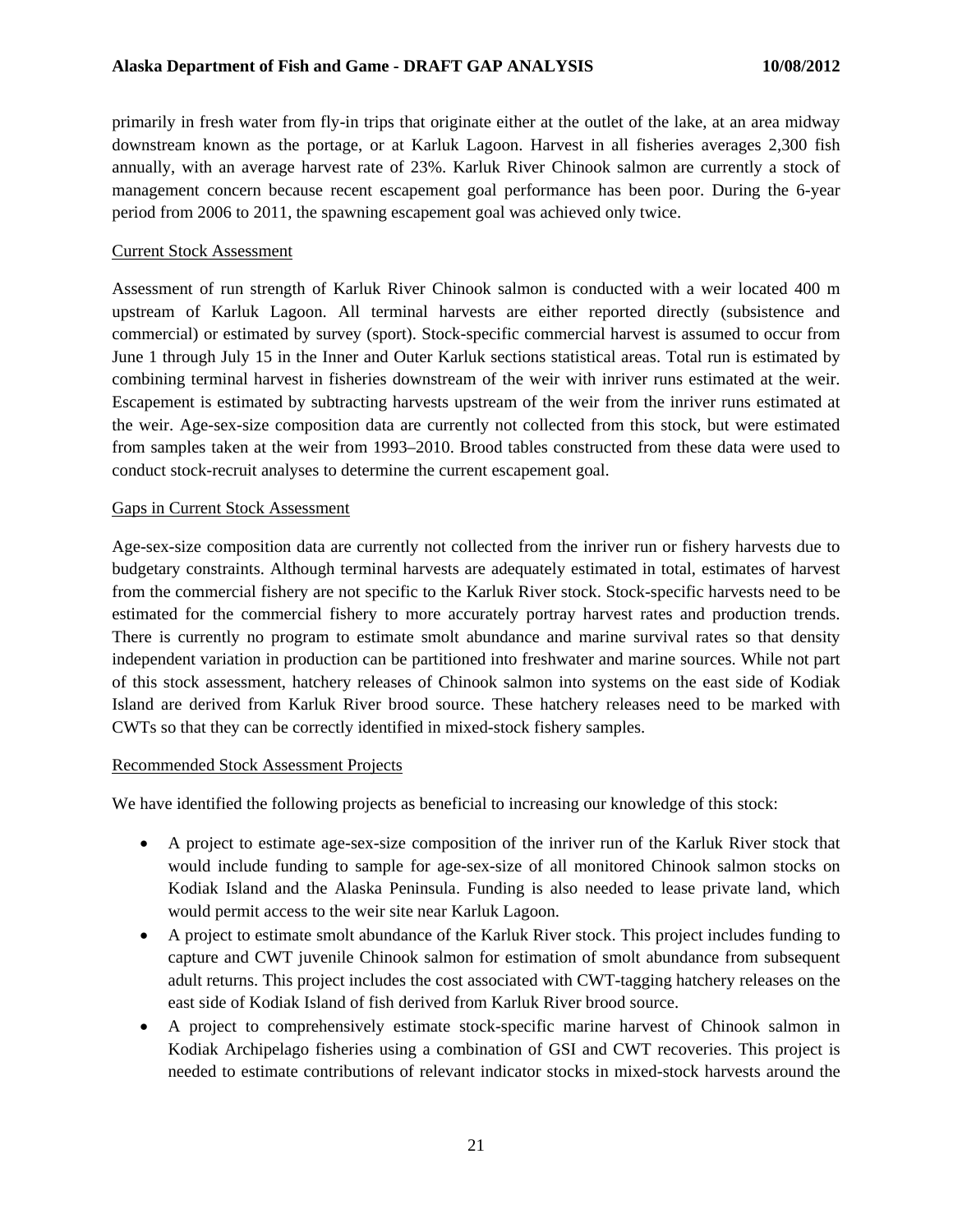Kodiak Archipelago. All commercial salmon fisheries will be sampled to obtain genetic tissues and to examine the catch for CWTs.

### **Chignik River**

#### Stock Description

The Chignik River is located on the Alaska Peninsula near the village of Chignik and is the largest Chinook salmon-producing system on the southern shore of the Alaska Peninsula. The Chignik River watershed is dominated by Black and Chignik lakes, with the Black and Chignik rivers draining them, respectively. Chignik Chinook salmon exhibit late run timing, with freshwater entry of Chinook salmon occurring during late June through mid-August. Typically, 50% of the run enters the Chignik River by mid-July. Annual run size has averaged 5,500 fish since 1978, with a spawning escapement goal of 1,300 to 2,700 fish. Age composition of this stock ranges from 3- to 7-year olds and is composed of roughly equal proportions of 5- and 6-year olds, with 4-year olds predominating in some years.

#### Fishery Description

There are subsistence, commercial, and sport fisheries that harvest Chignik River Chinook salmon. A small subsistence fishery in the Chignik River and Lake harvests this run. The commercial fishery is a purse seine fleet that primarily targets 2 sockeye salmon runs entering the Chignik River; incidental harvests of Chinook salmon from the Chignik Lagoon are thought to be Chignik-origin fish. There is a small sport fishery prosecuted in the Chignik River downstream from the weir site. Harvest in all fisheries averages 2,200 fish annually, with an average harvest rate of 37% since 1990. Current escapement performance of Chignik River Chinook salmon is very good, with the spawning escapement goal achieved annually during 2006–2011.

#### Current Stock Assessment

Assessment of run strength of Chignik River Chinook salmon is conducted with a weir located approximately halfway between Chignik Lagoon and Chignik Lake. All terminal harvests are either reported directly (subsistence and commercial) or estimated by survey (sport). Stock-specific commercial harvest is assumed to occur in the Chignik Lagoon statistical area. Total run is estimated by combining terminal harvests in fisheries downstream of the weir with inriver runs estimated at the weir. Escapements are estimated by subtracting harvests upstream of the weir from the inriver runs estimated at the weir. Age-sex-size composition are currently not collected from this stock, but were estimated from samples taken from sport harvests during 1995–2005. Brood tables constructed from these data were used to conduct stock-recruit analyses to determine the current escapement goal.

#### Gaps in Current Stock Assessment

Age-sex-size composition data are currently not collected from the inriver run or fishery harvests due to logistical and budgetary constraints. Although terminal harvests are adequately estimated in total, estimates of harvest from the commercial fishery are not specific to the Chignik River stock. Stockspecific harvests need to be estimated for the commercial fishery to more accurately portray harvest rates and production trends. There is currently no program to estimate smolt abundance and marine survival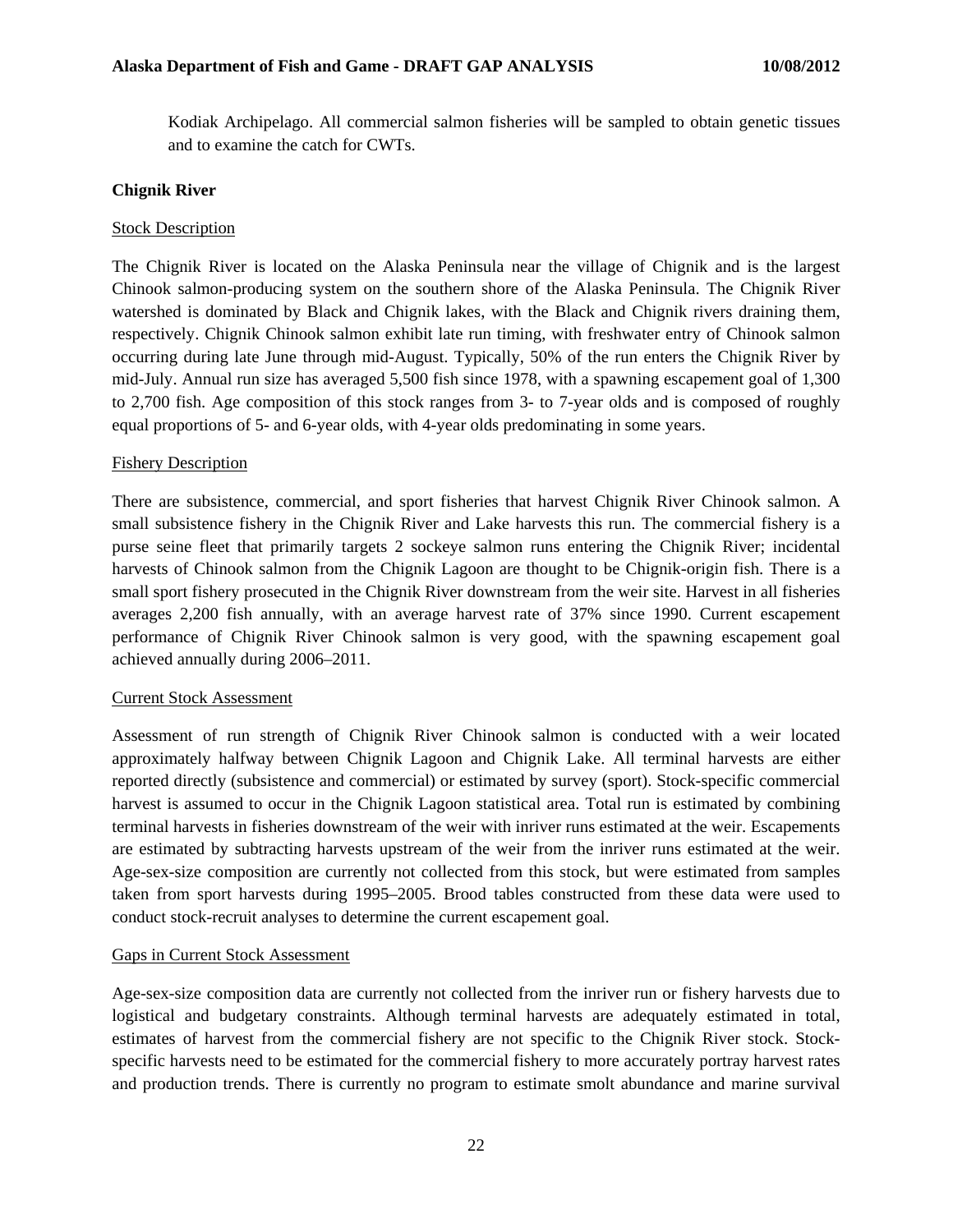rates so that density independent variation in production can be partitioned into freshwater and marine sources.

#### Recommended Stock Assessment Projects

We have identified the following projects as beneficial to increasing our knowledge of this stock:

- A project to estimate age-sex-size composition of the inriver run of the Chignik River stock.
- A project to estimate smolt abundance of the Chignik River stock. This project includes operating funds to capture, and Passive Integrated Transponder (PIT) tag and CWT juvenile Chinook salmon for estimation of smolt abundance from subsequent adult returns. The additional PIT tagging is needed for this assessment to identify individually-tagged salmon in adult returns at this weir site.
- A project to comprehensively estimate stock-specific marine harvest of Chinook salmon in Chignik and South Peninsula fisheries using a combination of GSI and CWT recoveries. This project is needed to estimate contributions of relevant indicator stocks in mixed-stock harvests in the Chignik and South Peninsula management areas. Commercial salmon fisheries will be sampled to obtain genetic tissues and to examine the catch for CWTs.
- Improvements to the existing subsistence harvest monitoring and assessment program.

### **Nushagak River**

#### Stock Description

The Nushagak River is located in Southwestern Alaska and flows about 390 km from its headwaters to Bristol Bay. The Nushagak Drainage has two main tributaries: the Nuyakuk River, draining Tikchik lakes, which enters from the west; and the Mulchatna River, which flows into the Nushagak River from the east. The Nushagak River is the largest Chinook salmon producer in Bristol Bay, with an average run size of 156,000 fish. Average escapement is 80,500 fish per year, with an escapement goal of 40,000 to 80,000 fish. Chinook salmon subsistence, commercial, and sport fisheries are managed using the *Nushagak-Mulchatna King Salmon Management Plan*, which was adopted into regulation in 1992. The plan was established because of declining run sizes from a peak in the early 1980s. It was modified in the mid to late 1990s because of trends in age composition of spawning escapement (proportion of larger, age 5 to 7, fish were less than desired). The plan establishes an inriver goal of 75,000 fish at the sonar (65,000 escapement, reasonable opportunity for subsistence, and sport guideline harvest level of 5,000 fish greater than 20 inches in length). Commercial openings are scheduled to maintain natural representation of age structure. The early part of the run is comprised mainly of smaller, younger age-classes, whereas older age-classes are more prevalent in the later portion of the run.

#### Fishery Description

There are subsistence, sport, and commercial fisheries that harvest Nushagak River Chinook salmon. Subsistence harvest in the Nushagak District (set gillnet) requires a permit and averages 13,000 fish annually. The sport fishery in the Nushagak River is primarily catch-and-release, but harvests average 6,000 fish annually. The commercial fishery consists of both set and drift fisheries, with average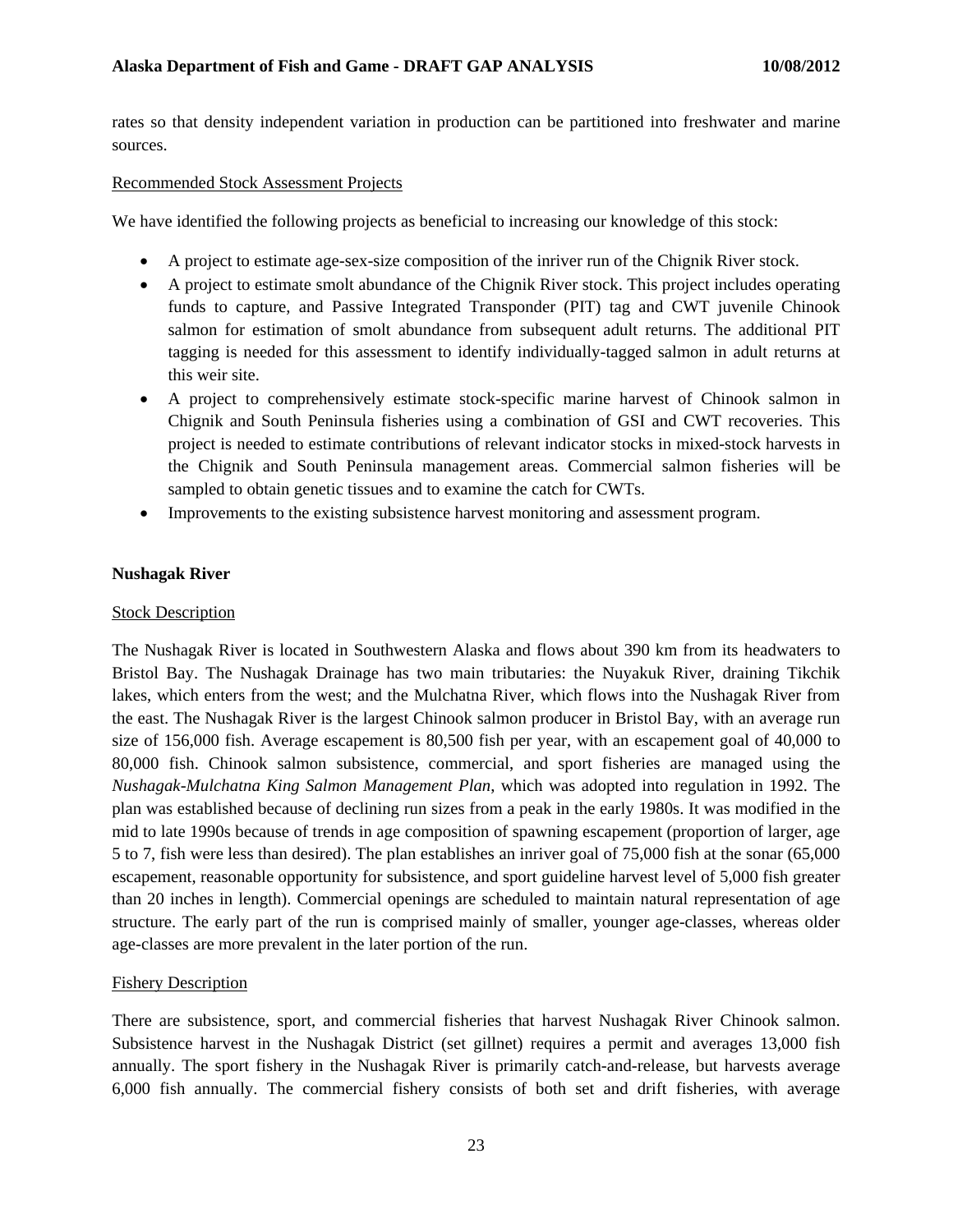commercial harvest in the Nushagak District of 53,000 fish (67,000 total in Bristol Bay). Commercial harvest estimates are considered to be biased low because catches are dominated by sockeye salmon. Management of the fisheries is conducted inseason to achieve the inriver escapement goal established in the *Nushagak-Mulchatna King Salmon Management Plan*. Management performance has been very good, with the escapement goal being met in 4 of the last 10 years and exceeded in the other 6 years.

### Current Stock Assessment

Inseason run strength and timing assessment of Nushagak River Chinook salmon is conducted with sonar at Portage Creek, where sonar targets are counted for 10 minutes per hour from two strata for each bank. The sonar project is designed to assess sockeye salmon, and the middle portion of the river is not ensonified, so there is an unknown portion of fish (primarily Chinook salmon) that are not counted. Projects are currently underway to assess this uncounted portion of Chinook salmon using radio telemetry. Estimates of species composition, age, sex, and size distribution are estimated with gillnet test fishing at the sonar site. The Nushagak River spawning escapement goal was developed from a brood table, stock-recruit analysis, and yield analysis.

### Gaps in Current Stock Assessment

Assessment of inriver abundance is known to be biased because of the inability to ensonify the entire width of the river. Commercial harvest estimates are probably biased low due to underreporting because sockeye salmon dominate the commercial catch. There is currently no program in place to estimate smolt abundance and marine survival rates of Nushagak River Chinook salmon so that density independent variation in production can be partitioned into freshwater and marine sources.

#### Recommended Stock Assessment Projects

We have identified the following projects as beneficial to increasing our knowledge of this stock:

- A project to estimate inriver run size of Nushagak River Chinook salmon using mark-recapture methods. This project will also investigate the use of guided sport charters for tagging of fish.
- A project to estimate smolt abundance of the Nushagak River stock. This project includes funding to capture and CWT juvenile Chinook salmon for estimation of smolt abundance from subsequent adult returns.
- A study of local and traditional knowledge of Chinook salmon stocks.
- Improvements to the existing subsistence harvest monitoring and assessment program.

## **Kuskokwim River**

## Stock Description

The Kuskokwim River is the second largest drainage area in Western Alaska, originating on the north and west sides of the Alaska Range mountains and flowing west some 700 miles to Kuskokwim Bay and the Bering Sea. The Kuskokwim River Chinook salmon stock is a complex array of many populations throughout the drainage, representing a total run estimated between 240,000 and 423,000 fish in recent years. There are currently 11 tributary escapement goals based upon weirs or aerial surveys, including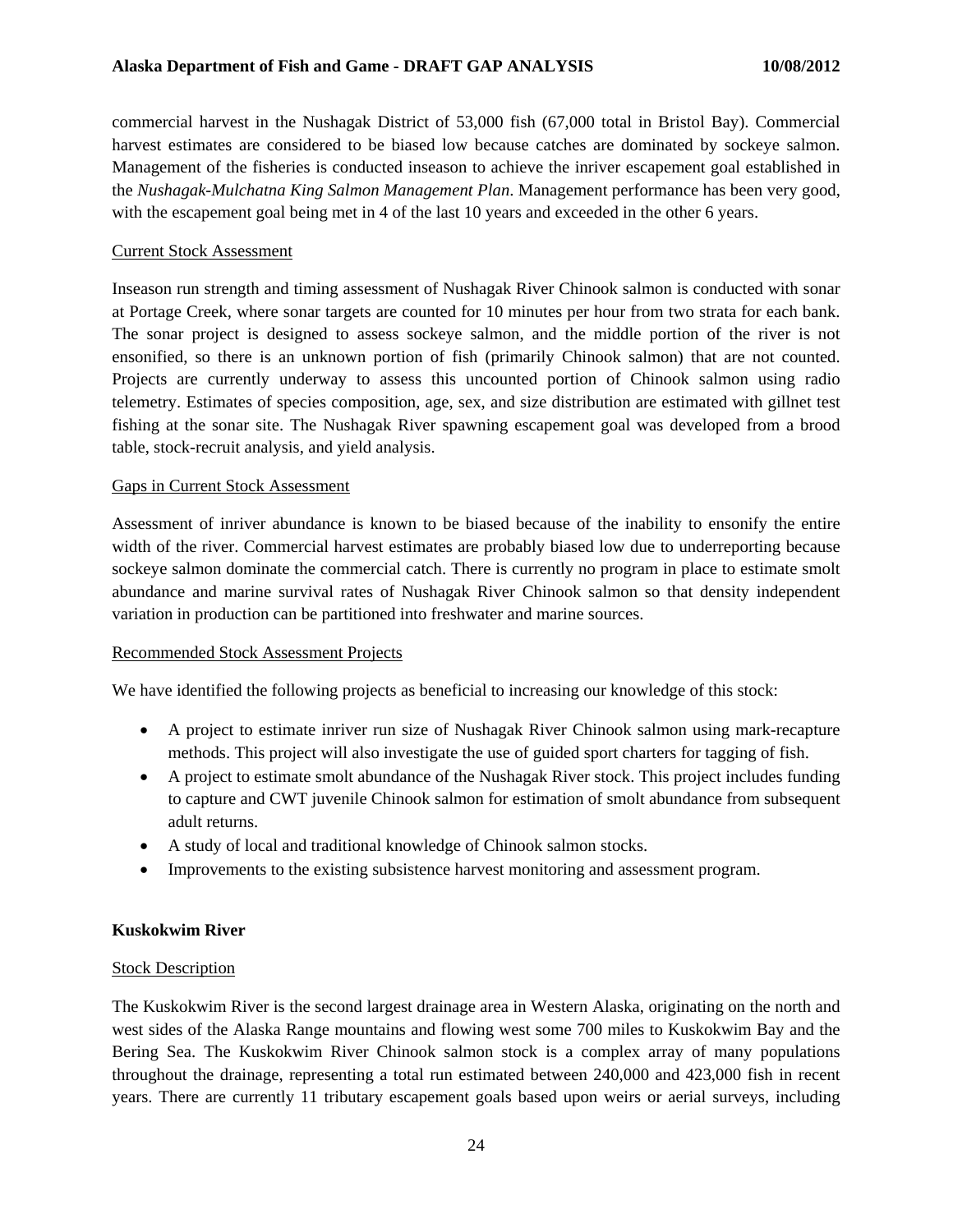Kogrukluk (5,300–14,000), Kwethluk (6,000–11,000), Tuluksak (1,000–2,100), George (3,100–7,900), Kisaralik (400–1,200), Aniak (1,200–2,300), Salmon (330–1,200), Holitna (970–2,100), Cheeneetnuk (340–1,300), Gagaryah (300–830), and Salmon rivers (470–1,600). Using a recent run reconstruction and stock recruit analysis, a drainagewide escapement goal will be recommended in 2013. Kuskokwim River run strength has been highly variable over the past 2 decades, with strong returns during 2004–2006, and much weaker runs since 2007, with historically low returns during 2010–2011.

### Fishery Description

The largest Chinook salmon subsistence fishery in Alaska takes place in the Kuskokwim River, with annual harvests between about 27,000 and 110,000 fish over the last 5 decades. Total harvests during the same time period range from about 59,000 to 164,000 fish. Gear used for subsistence fishing for Chinook salmon is primarily large-mesh drift gillnets. Directed commercial harvests of Chinook salmon ended in 1987, and incidental harvests in the chum and sockeye commercial fisheries have been less than 10,000 fish in the most recent decade. There is a very small sport fishery in various tributaries of the Kuskokwim River. Most tributary escapement goals were met regularly prior to 2008; however, many have fallen short since then. Restrictions to subsistence fishing have been imposed since 2010 in response to low run abundance.

### Current Stock Assessment

Inseason run strength and timing is estimated using catch-per-unit-effort (CPUE) from the Bethel test fish project. Age, sex, and size data are currently collected at weir-based escapement projects. Estimates of Chinook salmon harvested in chum and sockeye commercial fisheries are adequate, and subsistence harvest estimates from survey information are generally deemed fairly accurate; however, consistent and systematic samples of subsistence harvest for age, sex, and size are needed.

## Gaps in Current Stock Assessment

There is currently no accurate measure of inseason run abundance for Kuskokwim River Chinook salmon, with inseason management reliant upon CPUE data from the Bethel test fish project. Current run reconstructions and stock recruit analyses would benefit from additional mark-recapture studies, particularly during years of low abundance. Consistent sampling for age, sex, and size are necessary at all tributary weir sites, the Bethel test fishery, and the subsistence harvest. There is currently no program to estimate smolt abundance and marine survival rates so that density independent variation in production can be partitioned into freshwater and marine sources.

#### Recommended Stock Assessment Projects

We have identified the following projects as beneficial to increasing our knowledge of this stock:

- A 3-year mark-recapture project to estimate inriver abundance and collect age, sex and size information. This project will also explore select tributaries in the Kuskokwim River where coded-wire tagging of juvenile Chinook salmon might be conducted.
- An annual project targeted at continuing weir projects and age-sex-length (ASL) collection at weirs.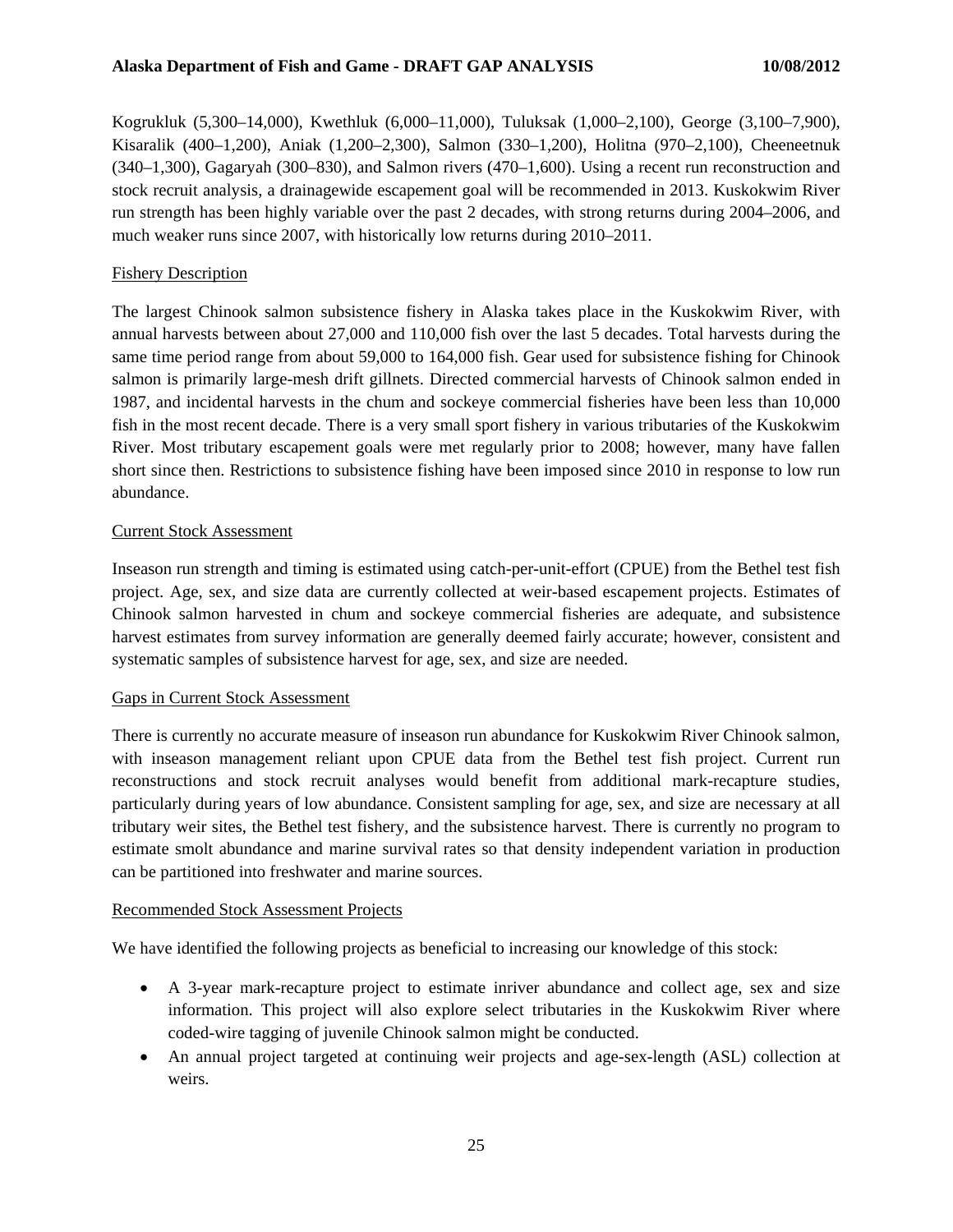- An annual project to estimate smolt abundance in the Goodnews River (or other surrogate stock) in Kuskokwim Bay as a surrogate for smolt abundance trends of the Kuskokwim River stock. This project would include funding to capture and CWT juvenile Chinook salmon in the Goodnews River (or other surrogate stock) for estimation of smolt abundance from subsequent adult returns. Funding would also be provided to scan returning Chinook salmon for CWTs at a fish processing facility in Kuskokwim Bay.
- ASL sampling of the subsistence harvest (included in operating funds for ASL data collection at weirs).
- An analysis of subsistence Chinook salmon harvest patterns and trends.
- An evaluation of the existing subsistence harvest monitoring program, including an inseason assessment pilot project.
- A study of local and traditional knowledge of Chinook salmon stocks.

## **Yukon River**

## **Stock Description**

The Yukon River originates in Yukon Territories, Canada, and flows north and west approximately 3,000 km to its mouth in the Bering Sea. Approximately 40% of the Yukon River drainage area lies in Canada. The Yukon River Chinook salmon stock is a complex amalgam of many populations originating in Alaska and Canada. Available data suggests that roughly half of Chinook production in the Yukon originates from the Canadian Yukon, with a drainagewide total run of approximately 100,000–400,000 Chinook salmon in recent years. There are currently 6 escapement goals established for Alaska Yukon River populations including a weir-based escapement goal on the East Fork Andreafsky River (2,100– 4,900), peak aerial survey goals on the West Fork Andreafsky River (640–1,600), Anvik River (1,100– 1,700), and Nulato River (940–1,900), and tower-based goals on the Chena (2,800–5,700) and Salcha (3,300–6,500) rivers. There is also a sonar-based goal for Chinook salmon crossing the U.S/Canada border of 42,500–55,000 fish, established by agreement between the U.S. and Canada under the auspices of the PST. Yukon River Chinook salmon are currently considered to be in a period of low productivity where escapement goals are not always met and fishery restrictions are common. The Alaska Board of Fisheries has designated Yukon River Chinook salmon a stock of yield concern.

## Fishery Description

Yukon Chinook salmon are harvested over a large area throughout the drainage, primarily by subsistence and commercial fishermen. Fisheries are managed within 6 districts in the Alaskan portion of the drainage. Commercial and subsistence fishing employs large mesh gillnets and fish wheels in various parts of the drainage. Total catch for all fisheries over the past fifty years ranges from about 30,000– 200,000 Chinook salmon, with an average of 73,000 fish taken in the most recent decade. In Alaska, subsistence fishers typically take between 30,000 and 60,000 Chinook salmon annually. There is very limited sport harvest in tributaries near Fairbanks. Management of fisheries is conducted inseason to achieve escapement goals, based upon test net indices in the lower river and at Pilot Station sonar at river mile 121. Performance in meeting escapement goals has varied between projects, but in recent years, fisheries have been severely restricted in an effort to achieve them.